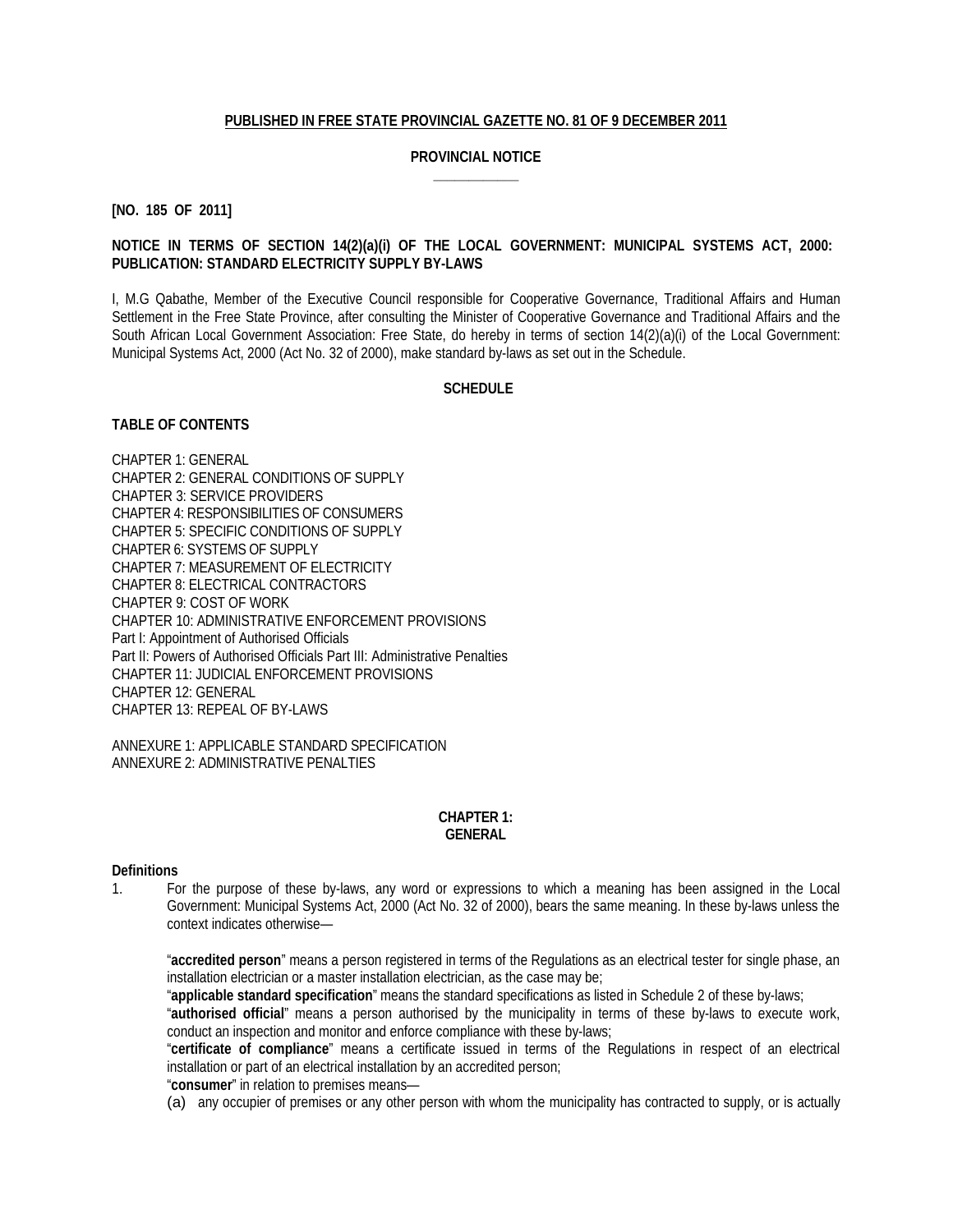supplying, electricity at those premises; or

- (b) if premises are not occupied, any person who has a valid existing agreement with the municipality for the supply of electricity to those premises; or
- (c) if there is no such person or occupier, the owner of the premises;

"**credit meter**" means a meter where an account is issued subsequent to the consumption of electricity;

"**electrical contractor"** means an electrical contractor as defined in the Regulations;

"**electrical installation**" means an electrical installation as defined in the Regulations;

"**high voltage**" means the set of nominal voltage levels that are used in power systems for bulk transmission of electricity in the range of 44kV to 220 kV;

"**low voltage**" means the set of nominal voltage levels that are used for the distribution of electricity and whose upper limit is generally accepted to be an ac voltage of 1000V (or a dc voltage of 1500 V);

"**medium voltage**" means the set of nominal voltage levels that lie above low voltage and below high voltage in the range of 1 kV to 44 kV;

"**meter**" means a device which records the demand or the electrical energy consumed and includes conventional and prepayment meters;

"**motor load, total connected**" means the sum total of the kW input ratings of all the individual motors connected to an installation;

**"motor rating**" means the maximum continuous kW output of a motor as stated on the maker's rating plate;

"**motor starting current**" in relation to alternating current motors means the root mean square value of the symmetrical current taken by a motor when energised at its rated voltage with its starter in the starting position and the rotor locked; "**municipality**" means the …………………………… Local Municipality established in terms of Section 12 of the Local Government: Municipal Structures Act, 1998, and includes any political structure, political office bearer, councillor, duly authorised agent thereof or any employee thereof acting in connection with these by-laws by virtue of a power vested

in the municipality and delegated or sub-delegated to such political structure, political office bearer, councillor, agent or employee;

"**municipal manager**" means the municipal manager as defined in section 82(1)(a) of the Structures Act;

"**occupier**" includes any person in actual occupation of the land or premises without regard to the title under which he occupies, and, in the case of premises, or parts of premises, let to a lodger or any other person, includes the person receiving the rent payable by a lodger or any other person whether for himself or as an agent for any other person;

"**owner**" includes any person that has the title to any premises or land, or any person receiving the rent or profits for allowing the occupation or use of any land, premises or part of any premises who would receive such rent or profit if the land or premises were let or used whether he does so himself or for another;

"**point of consumption**" means a point of consumption as defined in the Regulations;

"**point of metering**" means the point at which the consumer's consumption of electricity is metered and which may be at the point of supply or at any other point on the distribution system of the municipality or the electrical installation of the consumer, as specified by the municipality or any authorised official; provided that it must meter all of, and only, the consumer's consumption of electricity;

"**point of supply**" means the point determined by the municipality or any authorised official at which electricity is supplied to any premises by the municipality;

"**premises**" means any land, or any part of, any building or structure above or below ground level and includes any vehicle, aircraft or vessel;

"**prepayment meter**" means a meter that can be programmed to allow the flow of pre-purchased amounts of energy in an electrical circuit;

"**Regulations**" means Regulations made in terms of the Occupational Health and Safety Act, 1993 (Act 85 of 1993);

"**SANS Codes**" means the South African National Standards Codes or the South African Bureau of Standards Codes as defined in Regulation No 1373 published in Government Gazette 24002, dated 8 November 2002 in terms of the Standards Act, 1993 (Act 29 of 1993) or as may be published in the future in terms of that Act;

"**safety standard**" means the Code of Practice for the Wiring of Premises SANS 0142 incorporated in the Regulations;

"**service connection**" means all cables and equipment required to connect the supply mains to the electrical installation of the consumer at the point of supply;

"**service delivery agreement**" means an agreement between the municipality and a service provider in terms of which the service provider is required to provide electricity services;

"**service provider**" means any person who has entered into a service delivery agreement with the municipality in terms of section 81(2) of the Systems Act;

"**service protective device**" means any fuse or circuit breaker installed for the purpose of protecting the municipality's equipment from overloads or faults occurring on the installation or on the internal service connection;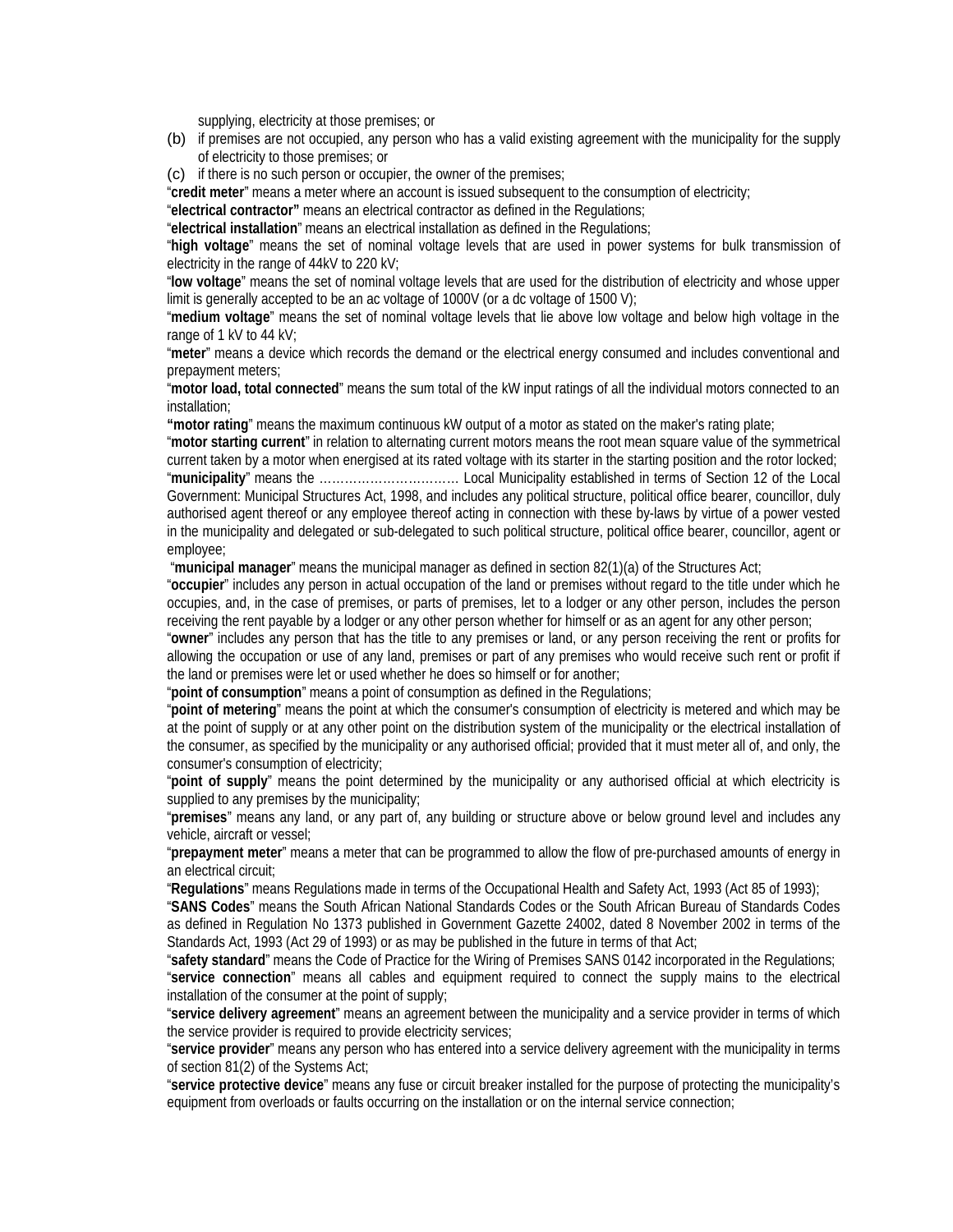"**standby supply**" means an alternative electricity supply not normally used by the consumer;

"**supply mains**" means any part of the municipality's electricity network;

**"Structures Act"** means the Local Government: Municipal Structures Act, 1998 (Act No. 117 of 1998)

"**Systems Act**" means the Local Government: Municipal Systems Act, 2000 (Act No. 32 of 2000);

"**tariff**" means the charge to users for the provision of electricity services or for any related charge, determined and promulgated by the municipality, or adjusted by a service provider, in terms of Tariff Policy by-laws adopted under section 75 of the Systems Act;

"**token**" means the essential element of a prepayment metering system used to transfer information from a point of sale for electricity credit to a prepayment meter and vice versa; and

"**voltage**" means the root-mean-square value of electrical potential between two conductors.

## **CHAPTER 2: GENERAL CONDITIONS OF SUPPLY**

## **The Provision of Electricity Services**

- 2. (1) The municipality must take reasonable measures within its available resources progressively to ensure regular access by the local community to electricity services-
	- (a) In planning for and setting service standards and levels of service for the provision of electricity services, and
	- (b) In providing electricity services -

the municipality may differentiate between geographical areas and categories of users within the local community but, in doing so, the municipality must comply with national legislation and in particular the requirements of section 73 of the Systems Act.

## **Exclusive Provision of Electricity Services**

3. Save for Eskom Limited, providing electricity services under the Electricity Act, 1987 (Act No. 41 of 1987), only the municipality may supply or contract for the supply of electricity services within its jurisdiction.

## **Supply by agreement**

- 4. (1) No person must use or is entitled to use electricity supplied by the municipality or service provider unless or until he or she has entered into an electricity supply agreement in writing with the municipality or service provider for the provision of electricity services.
	- (2) The provisions of an agreement relating to the supply of electricity services (henceforth the "Electricity Supply Agreement") together with the provisions of these by-laws govern electricity supply in all respects.
	- (3) A person who uses an electricity supply without entering into an electricity supply agreement is liable for the cost of electricity used as stated in section 38 of these by-laws notwithstanding the fact that he or she has not entered into an agreement.

#### **Application for Supply**

- 5. (1) Application for the supply of electricity services must be made in writing by the prospective consumer on the prescribed form obtainable at the office of the municipality, and the estimated load, in kVA, of the installation, must be stated in the form.
	- (2) An application made under subsection (1) must be made as early as possible before the supply of electricity is required in order to facilitate the work of the Municipality.
	- (3) An application for the supply of electricity services for a period of less than one year must be regarded as an application for a temporary supply of electricity and must be considered at the discretion of the municipality, which may specify any special conditions to be satisfied in such a case.

## **Processing of Requests for Supply**

6. Applications for the supply of electricity may be processed and the supply made available within the periods stipulated in NRS 047.

# **Permission to Use Property**

7. (1) The municipality may refuse to lay or erect a service connection above or below ground on any thoroughfare or land not vested in the municipality, or on any private property, unless and until the prospective consumer has obtained and deposited with the municipality written permission granted by the owner of the private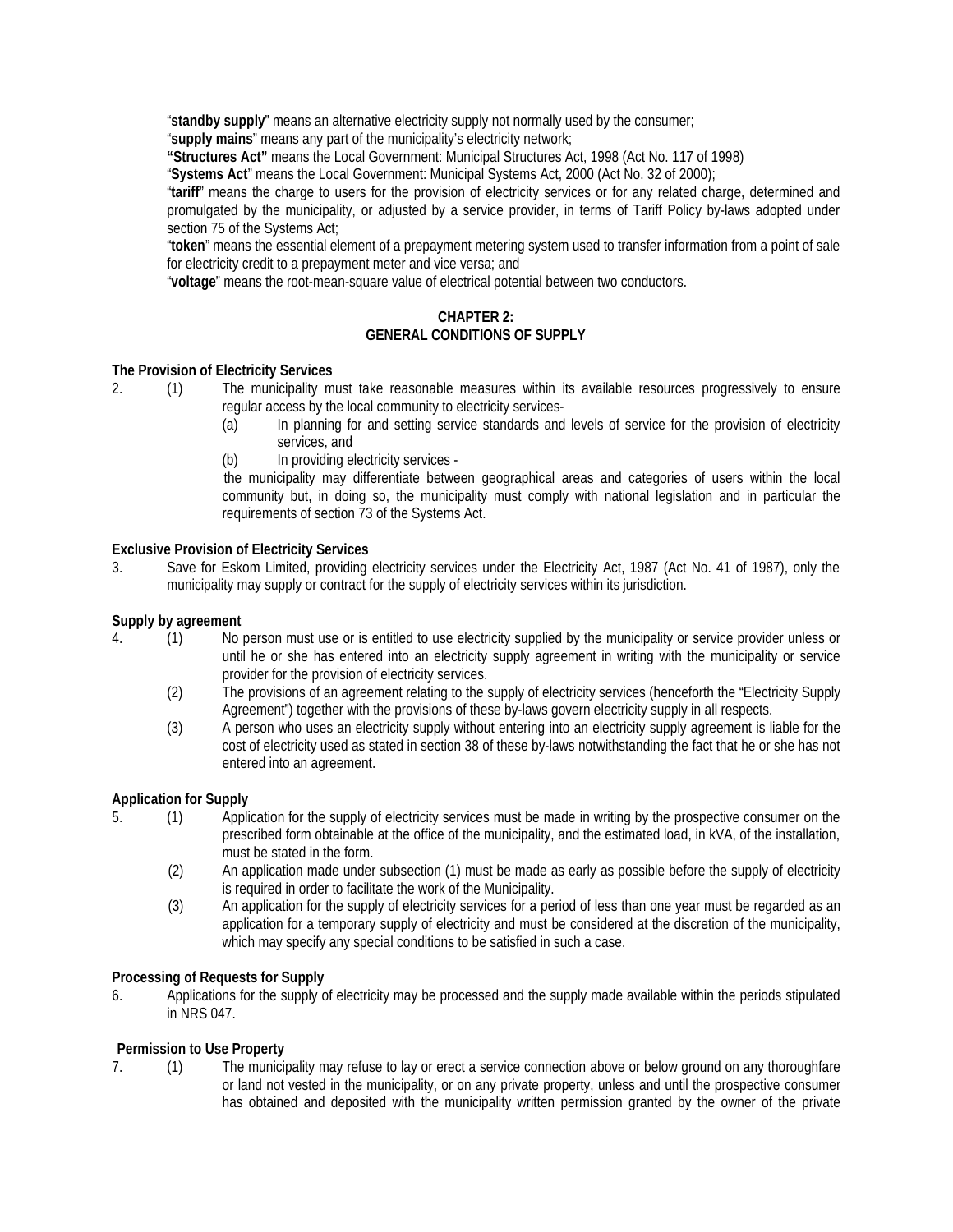property or by the person in whom is vested the legal title to the land or thoroughfare, as the case may be, authorising the laying or erection of the service connection on the property.

(2) If permission under subsection (1) is withdrawn at any time, or if the private property or thoroughfare changes, and the new owner refuses to grant or continue such permission, the cost of any alteration required to be made to a service connection in order that the supply of electricity may be continued, as well as that of any removal of a connection which may become necessary in the circumstances, must be borne by the consumer to whose premises the supply of electricity is required to be continued.

#### **Statutory Servitude**

- 
- 8. (1) Subject to the provisions of subsection (3) and in order to provide, establish and maintain electricity services within its municipal area, the municipality may—
	- (a) acquire, construct, lay, extend, enlarge, divert, maintain, repair, discontinue the use of, and close up and destroy electricity supply mains;
	- (b) construct, erect or lay any electricity supply main on, across, through, over or under any street or immovable property and the ownership of any such main vests in the municipality;
	- (c) do any other thing necessary or desirable for or incidental, supplementary or ancillary to any matter contemplated by paragraphs (a) to (c).
	- (2) If the municipality constructs, erects or lays any electricity supply main on, across, through, over or under any street or immovable property neither owned by the municipality nor under the control or management of the municipality, it must pay the owner of the street or property compensation in an amount agreed upon by the affected owner and the municipality or, in the absence of agreement, compensation determined either by arbitration or a court of competent jurisdiction.
	- (3) The municipality must, before commencing any work other than repairs or maintenance, on or in connection with any electricity supply main on or under immovable property not owned by the municipality or not under the control or management of the municipality, give the owner or occupier of the property reasonable notice of the proposed work and the date on which it proposes to commence its work.

#### **Improper Use**

- 
- 9. (1) If the consumer uses electricity for any purpose, or deals with it in any manner, which the municipality has reasonable grounds for believing interferes in an improper or unsafe manner, or is calculated to interfere in an improper or unsafe manner, with the efficient supply of electricity to any other consumer, the municipality may, with reasonable notice, disconnect the electricity supply but such supply must be restored as soon as the cause for the disconnection has been permanently remedied or removed: Provided that the consumer has been given reasonable notice of the intention to disconnect, and the reasons for doing so, and an adequate opportunity to make representations as to why it should not be disconnected, unless in the opinion of the municipal manager it would be unsafe to do so in the circumstances.
	- (2) The fee as prescribed by the municipality for the disconnection and reconnection must be paid by the consumer before the electricity supply is restored, unless it can be shown by the consumer that the consumer did not use or deal with the electricity in an improper or unsafe manner.

#### **Deposits**

- 10. (1) The municipality reserves the right to require the consumer to deposit a sum of money as security in payment of any charges which are due or may become due to it.
	- (2) The amount of the deposit in respect of each electricity installation must be determined by the municipality, and each such deposit may be increased if the municipality considers the deposit held to be inadequate.
	- (3) Deposits paid under this section must not be regarded as being in payment or part payment of any accounts due for the supply of electricity for the purpose of obtaining any discount provided for in the electricity tariff referred to in this by-law.
	- (4) On cessation of the supply of electricity, the amount of such a deposit, free of any interest, less any payments due to the municipality, must be refunded to the consumer by the municipality.

#### **Payment of Charges**

11. (1) The consumer is liable to pay for the provision of electricity services according to the tariff, a copy of which is obtainable free of charge from the municipality.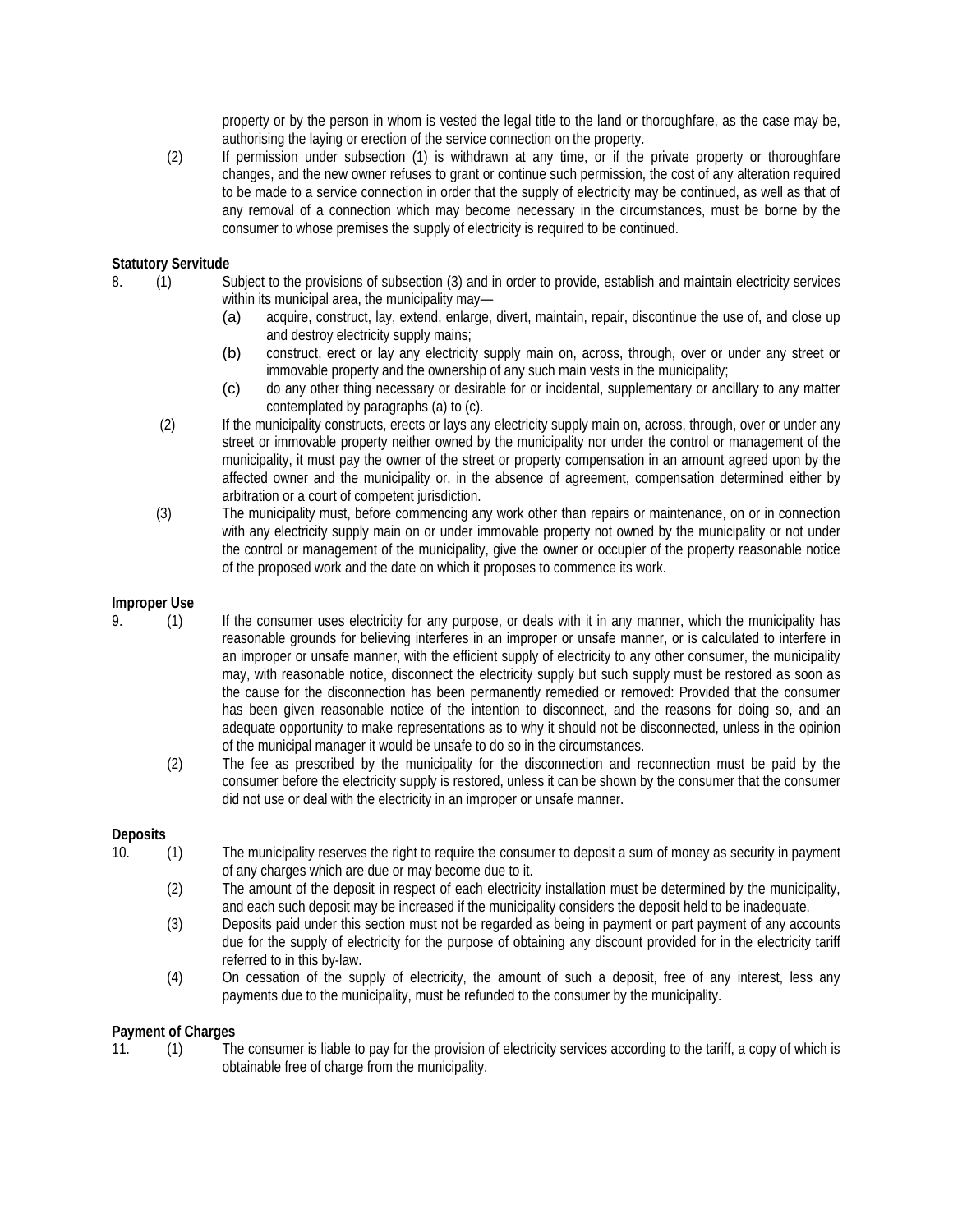- (2) All accounts are due and payable when issued by the municipality and each account must, on its face, reflect the due date and a warning indicating that the supply of electricity may be disconnected should the charges in respect of such supply remain unpaid after the due date.
- (3) An error or omission in any account or failure to render an account does not relieve the consumer of his or her obligation to pay the correct amount due for electricity supplied to the premises and the onus is on the consumer to satisfy himself or herself that the account rendered is in accordance with the prescribed tariff of charges in respect of electricity supplied to his or her premises.
- (4) Where an authorised official has visited the premises for the purpose of disconnecting the supply of electricity in terms of subsection (2) and is obstructed or prevented from effecting a disconnection, the prescribed fee is payable for each visit necessary for the purpose of disconnecting the service.
- (5) After disconnection for non-payment of an account, the prescribed tariff and any amounts due for electricity consumed must be paid to the municipality before the electricity supply is re-connected.

# **Interest on Overdue Accounts**

12. The municipality may charge interest on accounts which are not paid by the due date appearing on the account, at an interest rate as approved by the municipality from time to time.

# **Principles for the Resale of Electricity**

- 13. (1) Unless otherwise authorised by the municipality, no person must sell or supply electricity, supplied to his or her premises under an agreement with the municipality, to any other person or persons for use on any other premises, or permit or suffer such resale or supply to take place.
	- (2) If electricity is resold for use upon the same premises, the electricity resold must be measured by a submeter of a type which has been approved by the South African Bureau of Standards and supplied, installed and programmed in accordance with the standards of the municipality.
	- (3) The tariff, rates and charges at which and the conditions of sale under which electricity is resold under subsection (2) must not be less favourable to the purchaser than those that would have been payable and applicable had the purchaser been supplied directly with electricity by the municipality or a service provider.
	- (4) Every reseller must furnish the purchaser with monthly accounts that are at least as detailed as the relevant billing information details provided by the municipality to its electricity consumers.

# **Right to Disconnect Supply**

- 14. (1) The municipality may give notice to any consumer that it intends to disconnect the supply of electricity if, in its opinion, there is an appreciable risk of harm or damage to any person or property.
	- (2) The notice referred to in subsection  $(1)$  must  $-$ <br>(a) be for 14 (fourteen) days;
		- (a) be for 14 (fourteen) days;<br>(b) inform the consumer of th
		- inform the consumer of the nature of the risk;
		- (c) call upon him or her, if he or she does not wish the discontinuation to take place, to give good and adequate reasons within that period why this should not happen.
	- (3) Where he or she has failed either to give good and adequate reasons or to remedy the cause of the risk, the municipality may disconnect the supply of electricity to such premises.
	- (4) Where any person, who is liable in law to pay for any supply of electricity, fails to pay for it, the municipality may give such a person notice calling on him or her to make such payment and the notice must –
		- (a) be for 14 (fourteen) days;
		- (b) inform him or her of the amount due and payable;<br>(c) onotify him or her that if he or she does not pay it, h
		- notify him or her that if he or she does not pay it, his or her electricity must be disconnected unless he or she gives good and adequate reasons within that period why this should not happen.
	- (5)Where he or she has failed either to pay the due amount or to give good and adequate reasons as envisaged in subsection (4), the municipality may disconnect the supply of electricity to such premises.
	- (6)Where the municipality is of the opinion, on reasonable grounds, that risk or harm to person or property is immediate or imminent, the municipality may, subject to any other provision in these by-laws, disconnect the supply of electricity to any premises.
	- (7) In the case where an installation has been illegally reconnected on a consumer's premises after having been previously legally disconnected by the municipality, or in the case where the municipality's electrical equipment has been tampered with to prevent the full registration of consumption by the meter, the electricity supply equipment may be physically removed from those premises by the municipality.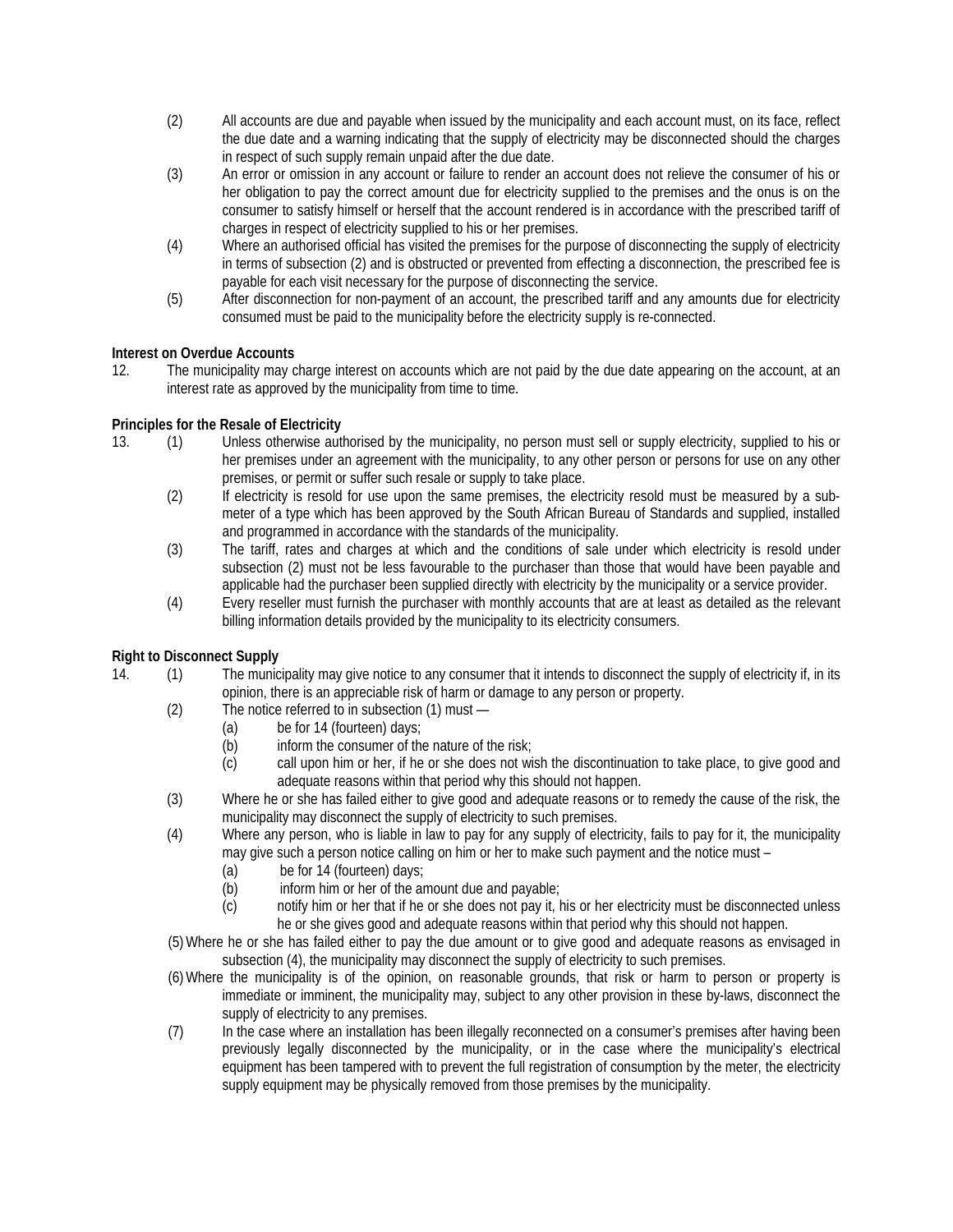## **Non-Liability of the Municipality**

- 15. (1) A person who applies to the municipality for the supply of electricity in terms of section 5 does so on the basis that, if his or her application is accepted by the municipality, it must be agreed that the municipality is not liable for any loss or damage, direct or consequential, suffered or sustained by a consumer as a result of or arising from the cessation, interruption or any other abnormality of the supply of electricity.
	- (2) The provisions of subsection (1) must be included in the application form and must also be brought to the attention of the applicant by the municipality, where it is possible to do so, when the applicant lodges an application.

## **Leakage of Electricity**

16. Under no circumstances must any rebate be allowed on the account for electricity supplied and metered in respect of electricity wasted owing to leakage or any other fault in the electrical installation.

## **Failure of Supply**

- 17. (1) The municipality does not undertake to attend to a failure of supply of electricity due to a fault in the electrical installation of the consumer, except when such failure is due to the operation of the service protective device of the municipality.
	- (2) When any failure of supply of electricity is found to be due to a fault in the electrical installation of the consumer or to the faulty operation of apparatus used in connection therewith, the municipality has the right to charge the consumer the tariff as prescribed by the municipality for each restoration of the supply of electricity in addition to the cost of making good or repairing any damage which may have been done to the service main and meter by such fault or faulty operation as aforesaid.

## **Seals of the Municipality**

18. The meter, service protective devices and all apparatus belonging to the municipality must be sealed or locked by an authorised official, and no other person must in any manner or for any reason whatsoever remove, break, deface, or tamper or interfere with the seal or lock.

#### **Tampering With Service Connection or Supply Mains**

- 19. (1) No person must in any manner or for any reason whatsoever tamper or interfere with any meter or metering equipment or service connection or service protective device or supply mains or any other equipment of the municipality.
	- (2) Where the municipality has good grounds for believing that a consumer has contravened subsection (1), the municipality has the right to disconnect the supply of electricity immediately and without prior notice to the consumer in circumstances where, in the opinion of the municipality, there are good grounds to believe that a failure to disconnect could constitute an appreciable risk of harm or damage to person or property, in which case the person is liable for all tariffs levied by the municipality for such disconnection; but if that risk is not immediate or imminent or appreciable, the provisions of subsections 14(1) to (3) must apply with any necessary changes.
	- (3) Where a consumer or any person has contravened subsection (1) and the contravention has resulted in the meter recording less than the true consumption, the municipality must have the right to recover from the consumer the full cost of his or her estimated consumption.

# **Protection of Municipality's Supply Mains**

- 20. (1) No person must, except with the consent of the municipality and subject to any conditions imposed by it—
	- (a) construct, erect or lay, or permit the construction, erection or laying of any building, structure or other object, or plant trees or vegetation over or in such a position or in a manner which interferes with or endangers the supply mains;
	- (b) excavate, open up or remove the ground above, next to, under or near any part of the supply mains;
	- (c) damage, endanger, remove or destroy, or do any act likely to damage, endanger or destroy any part of the supply mains;
	- (e) make any unauthorized connection to any part of the supply mains or divert or cause to be diverted any electricity there from; and
	- (f) the owner or occupier must limit the height of trees or length of projecting branches in the proximity of overhead lines, or provide a means of protection which in the opinion of the municipality will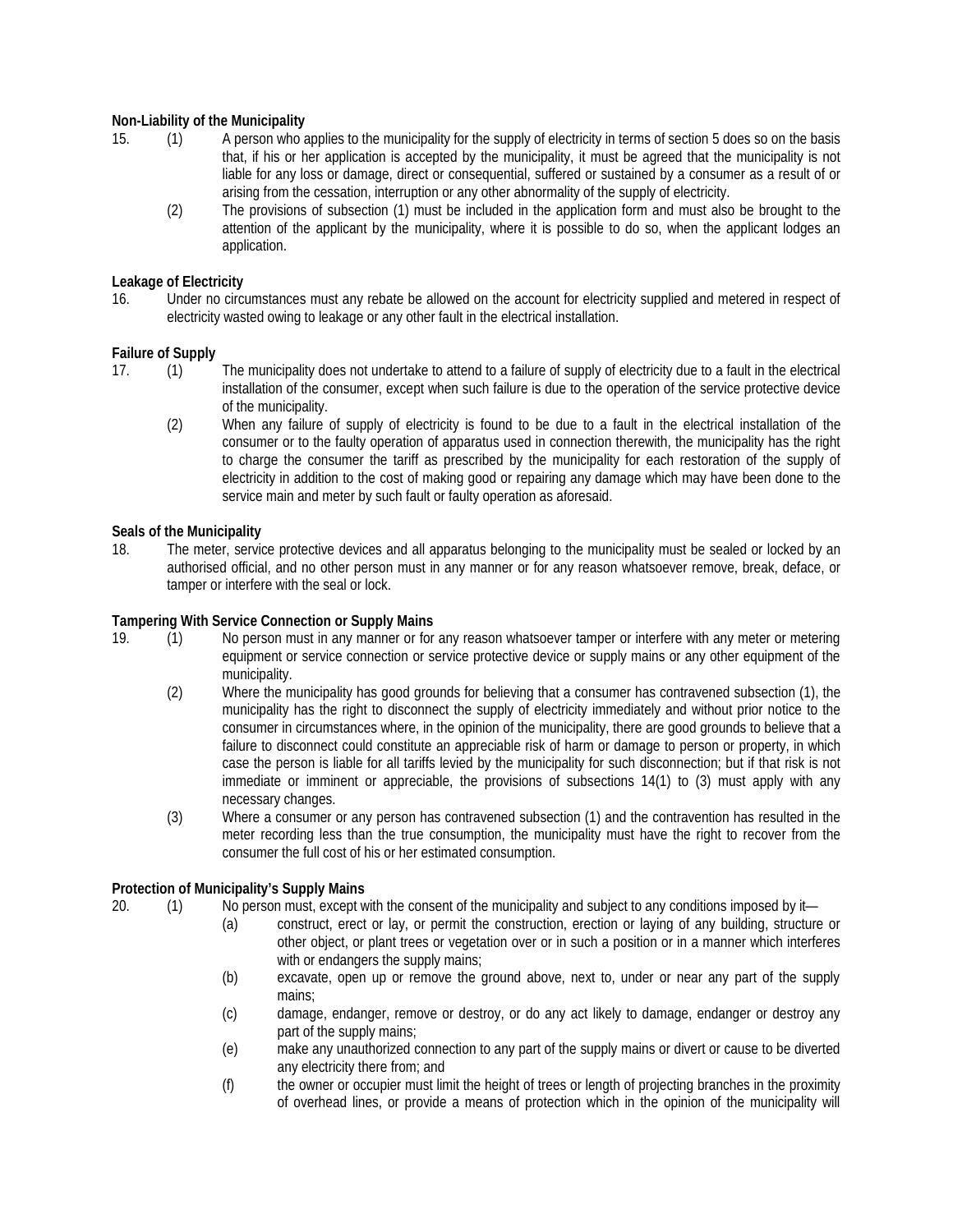adequately prevent the tree from interfering with the conductors should the tree, or a branch of it, fall or be cut down; and should the owner fail to observe this provision, the municipality has the right, after prior written notification, or at any time in an emergency, to cut or trim the trees or any other vegetation, in such a manner as to comply with this provision and must be entitled to enter the property for this purpose.

- (2) The municipality may subject to obtaining an order of court, demolish, alter or otherwise deal with any building, structure or other object constructed, erected or laid in contravention with these by-laws.
- (3) The municipality may in the case of an emergency or disaster remove anything damaging, obstructing or endangering or likely to damage, obstruct, endanger or destroy any part of the electrical distribution system.

## **Prevention of Tampering with Service Connection or Supply Mains**

21. If the municipality decides that it is necessary or desirable to take special precautions in order to prevent tampering with any portion of the supply mains, service connection or service protective device or meter or metering equipment, the consumer must either supply and install the necessary protection or pay the costs involved where such protection is supplied by the municipality.

#### **Unauthorised Connections**

22. No person other than a person specifically authorised thereto by the municipality in writing must directly or indirectly connect, attempt to connect or cause or permit to be connected any electrical installation or part thereof to the supply mains or service connection.

#### **Unauthorised Reconnections**

- 23. (1) No person other than a person specifically authorised thereto by the municipality in writing must reconnect, attempt to reconnect or cause or permit to be reconnected to the supply mains or service connection any electrical installation or installations which has or have been disconnected by the municipality.
	- (2)Where the supply of electricity that has previously been disconnected is found to have been reconnected—
		- (a) the consumer using the supply of electricity is liable for all charges for electricity consumed between the date of disconnection and the date the electricity supply was found to be reconnected and any other charges raised in this regard;
		- (b) the municipality reserves the right to remove part or all of the supply equipment until such time as payment has been received in full; and
		- (c) the consumer will be responsible for all the costs associated with the reinstatement of such supply equipment.

# **Temporary Disconnection and Reconnection**<br>24. (1) The municipality must, at the

- 24. (1) The municipality must, at the request of the consumer, temporarily disconnect and reconnect the supply of electricity to the consumer's electrical installation upon payment of the tariff prescribed for each such disconnection and subsequent reconnection.
	- (2) In the event of a necessity arising that requires the municipality to effect a temporary disconnection and reconnection of the supply of electricity to a consumer's electrical installation, and if the consumer is in no way responsible for bringing about this necessity, the municipality is not entitled to payment of the tariff referred to in subsection (1).
	- (3) Where there are circumstances which the municipality has good grounds to believe are exceptional, the municipality may temporarily disconnect the supply of electricity to any premises without notice for the purpose of effecting repairs or carrying out tests or for any other legitimate purpose, but, where there are no such exceptional circumstances, the municipality must provide adequate notice to the user of the electricity before a temporary disconnection of electricity services may take place.

#### **Temporary Supplies**

25. (1) A person who receives a temporary supply of electricity receives it on the clear understanding that it is a condition of the temporary supply of electricity that, if such a supply is found to interfere with the efficient and economical supply of electricity to other consumers, the municipality has the right, after giving reasonable written notice to the consumer, or, under circumstances which it has good grounds to consider exceptional without notice, to terminate the supply at any time and, the municipality is not liable for any loss or damage occasioned to the consumer by such a termination other than loss or damage caused by a wrongful intentional or negligent act or omission by the municipality.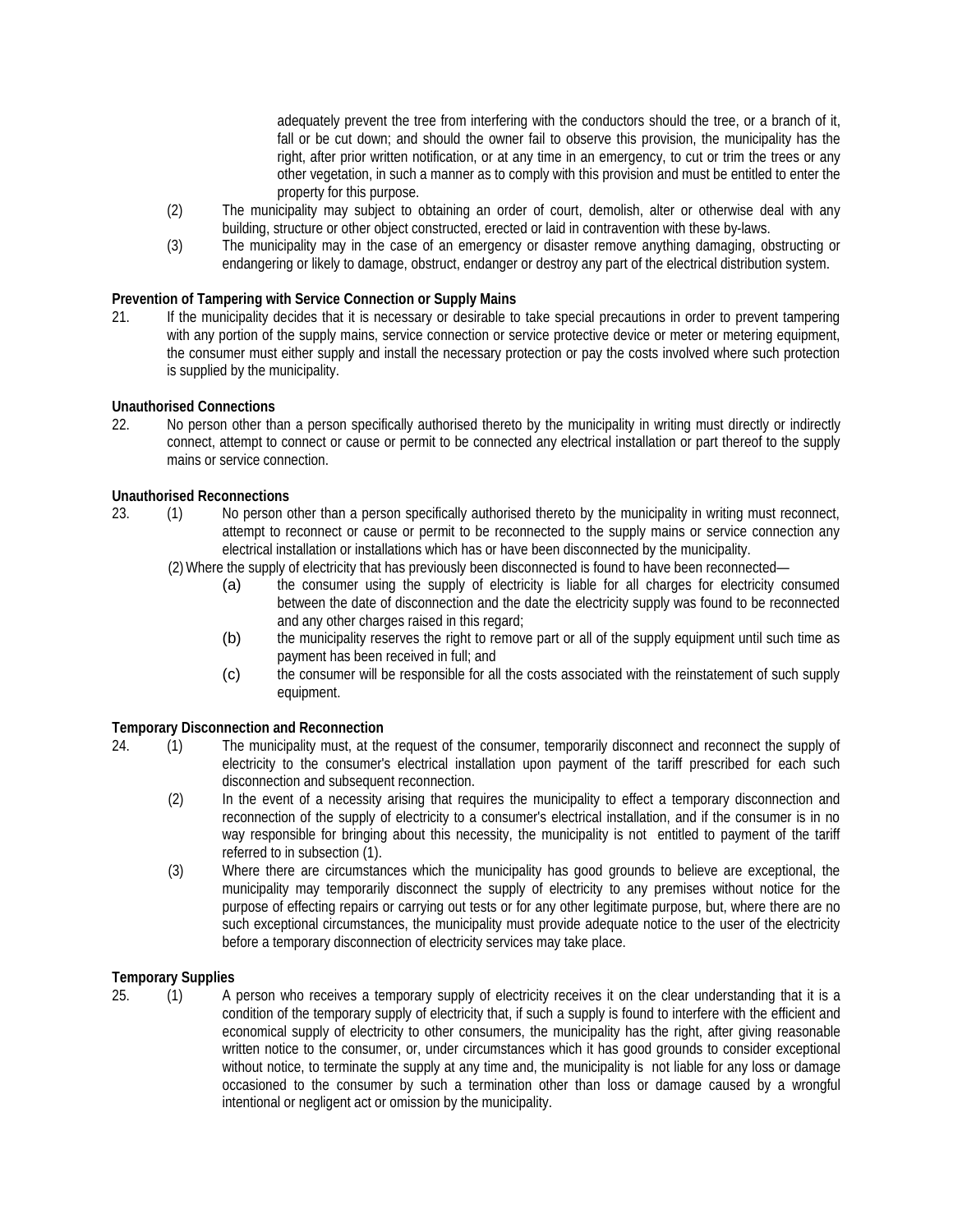(2) A person who receives a temporary supply of electricity must be notified by the municipality, before or at the time when he or she receives it, of the provisions of subsection (1).

## **Temporary Work**

- 26. (1) Electrical installations requiring a temporary supply of electricity must not be connected directly or indirectly to the supply mains except with the special permission in writing of the municipality.
	- (2) Full information as to the reasons for and nature of temporary work must accompany the application for permission, and the municipality may refuse the permission or may grant the permission upon terms and conditions as it may consider desirable and necessary.

## **Load Reduction**

- 
- 27. (1) At times of peak load, or in an emergency, or when, in the opinion of the municipality, it is necessary for any reason to reduce the load on its electricity supply system, the municipality may without notice interrupt and, for a period as the municipality considers necessary, discontinue the electricity supply to any consumer's electrically operated thermal storage water heater or any specific appliance or the whole installation.
	- (2) The municipality is not liable for any loss or damage directly or consequentially due to or arising from an interruption and discontinuance of the electricity supply envisaged in subsection (1).
	- (3) The municipality may install upon the premises of the consumer any apparatus or equipment necessary to give effect to the provisions of subsection (1), and any authorised official may at any reasonable time enter any premises for the purpose of installing, inspecting, testing adjusting or changing apparatus or equipment.
	- (4) The consumer or the owner, as the case may be, must when installing an electrically-operated water storage heater, provide any necessary accommodation and wiring.

## **High, Medium and Low Voltage Switchgear and Equipment**

- 28. (1) In cases where a supply of electricity is given at either high, medium or low voltage, the supply and installation of the switchgear, cables and equipment forming part of the service connection must, unless otherwise approved by the municipality, be paid for by the consumer.
	- (2) All equipment contemplated in subsection (1) must be compatible with the municipality's electrical performance standards.
	- (3) No person must open, close, isolate, link or earth high or medium voltage switchgear or equipment without giving reasonable prior notice to the municipality.
	- (4) In the case of a high or medium voltage supply of electricity, where the consumer has high or medium voltage switchgear installed, the municipality must be advised of the competent person appointed by the consumer in terms of the Regulations, and of any changes made to the appointment.
	- (5) In the case of a low voltage supply of electricity, the consumer must provide and install a low voltage main switch and any other equipment required by the municipality or any authorised official.

#### **Substation Accommodation**

- 29. (1) The municipality may, on such conditions as it considers fit, require an owner to provide and maintain accommodation which must constitute a substation and which consists of a separate room or rooms to be used exclusively for the purpose of housing medium voltage cables and switchgear, transformers, low voltage cables and switchgear and other equipment necessary for the supply of electricity requested by the applicant.
	- (2) The accommodation must be situated at a point to which free, adequate and unrestricted access is available at all times for purposes connected with the operation and maintenance of the equipment.
	- (3) The municipality reserves the right to supply its own networks from its own equipment installed in such accommodation, and if additional accommodation is required by the municipality, the additional accommodation must be provided by the applicant at the cost of the municipality.

#### **Wiring Diagram and Specification**

- 30. (1) When more than one electrical installation or electricity supply from a common main or more than one distribution board or meter is required for any building or block of buildings, the wiring diagram of the circuits starting from the main switch and a specification must if requested by the municipality be supplied to it in duplicate for approval before the work commences.
	- (2)Where an electrical installation is to be supplied from a substation on the same premises on which the current is transformed from high voltage, or from one of the substations of the municipality through mains separate from the general distribution system, a complete specification and a set drawings which in the opinion of the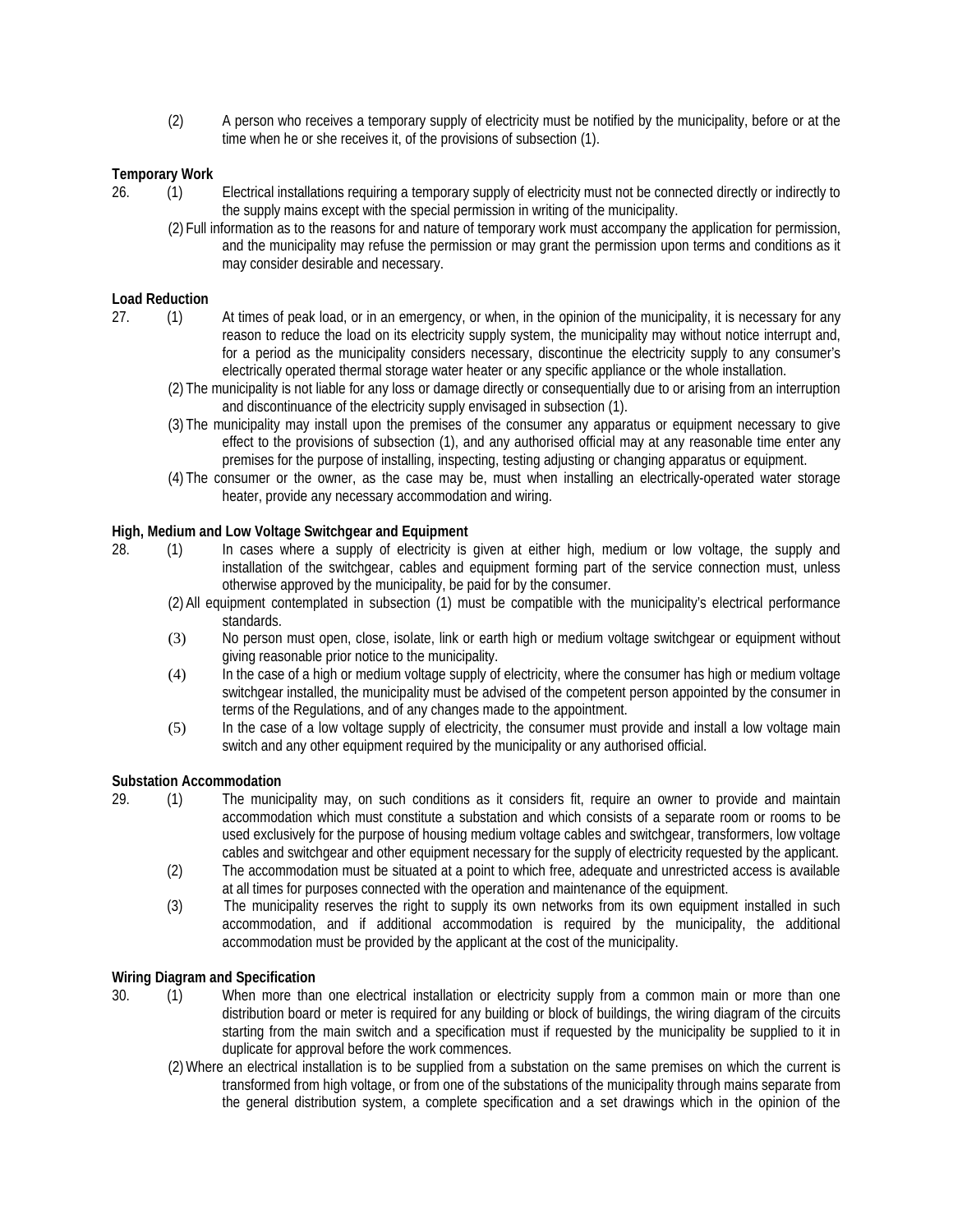municipality is adequate, for the plant to be installed by the consumer, must if so required by the municipality be forwarded to it for approval before any material in connection therewith is ordered.

## **Standby Supply**

31. No person is entitled to a standby supply of electricity from the municipality for any premises having a separate source of electricity supply except with the written consent of the municipality and subject to any terms and conditions laid down by the municipality.

#### **Consumer's Emergency Standby Supply Equipment**

- 32. (1) No emergency standby equipment provided by a consumer in terms of the Regulations or for his or her own operational requirements must be connected to any installation without the prior written approval of the municipality.
	- (2) Application for an approval in subsection (1) must be made in writing and must include a full specification of the equipment and a wiring diagram.
	- (3) The standby equipment must be so designed and installed that it is impossible for the municipality's supply mains to be energized by means of a back-feed from the equipment and the consumer must provide and install the required protective equipment.
	- (4) Whereby special agreement with the municipality, the consumer's standby generating equipment is permitted to be electrically coupled to, and run in parallel with the municipality's supply mains, the consumer is responsible for providing, installing and maintaining all the necessary synchronizing and protective equipment required for the safe parallel operation, to the satisfaction of the municipality.

#### **Circular Letters**

33. The municipality may from time to time issue Circulars detailing its requirements regarding matters not specifically covered in the Regulations or these by-laws but which are necessary for the safe, efficient operation and management of the provision of electricity services.

## **CHAPTER 3: SERVICE PROVIDERS**

#### **Agreement and Assignment**

- 34. (1) The municipality may, subject to its responsibilities under section 81 of the Systems Act, discharge any of its obligations under section 2 of these by-laws by entering into a service delivery agreement with a service provider or service providers.
	- (2) Subject to the provisions of the Systems Act or any other law, the municipality may assign to a service provider any right or power enjoyed by the municipality under these by-laws whenever the assignment is required to enable the service provider to discharge an obligation under its service delivery agreement.
	- (3) If a municipality has entered into a service delivery agreement with a service provider, it must publish a notice in the Provincial Gazette listing which rights and powers of the municipality under which provisions of these by-laws have been assigned to the service provider.
	- (4) Where the term "municipality" appears in a provision of these by-laws listed in the notice in subsection (3) it must be read as "service provider" in that provision.

#### **Customer Charter**

- 35. Service providers must provide services in accordance with a customer charter which must be drawn up in consultation with the municipality and must—
	- (a) accord with the provisions of these by-laws;<br>(b) be accessible to the public;
	- be accessible to the public;
	- (c) establish the conditions of supplying the service; and
	- (d) provide for the circumstances in which electricity services may be limited.

#### **CHAPTER 4: RESPONSIBILITIES OF CONSUMERS**

#### **Consumer to Erect and Maintain Electrical Installation**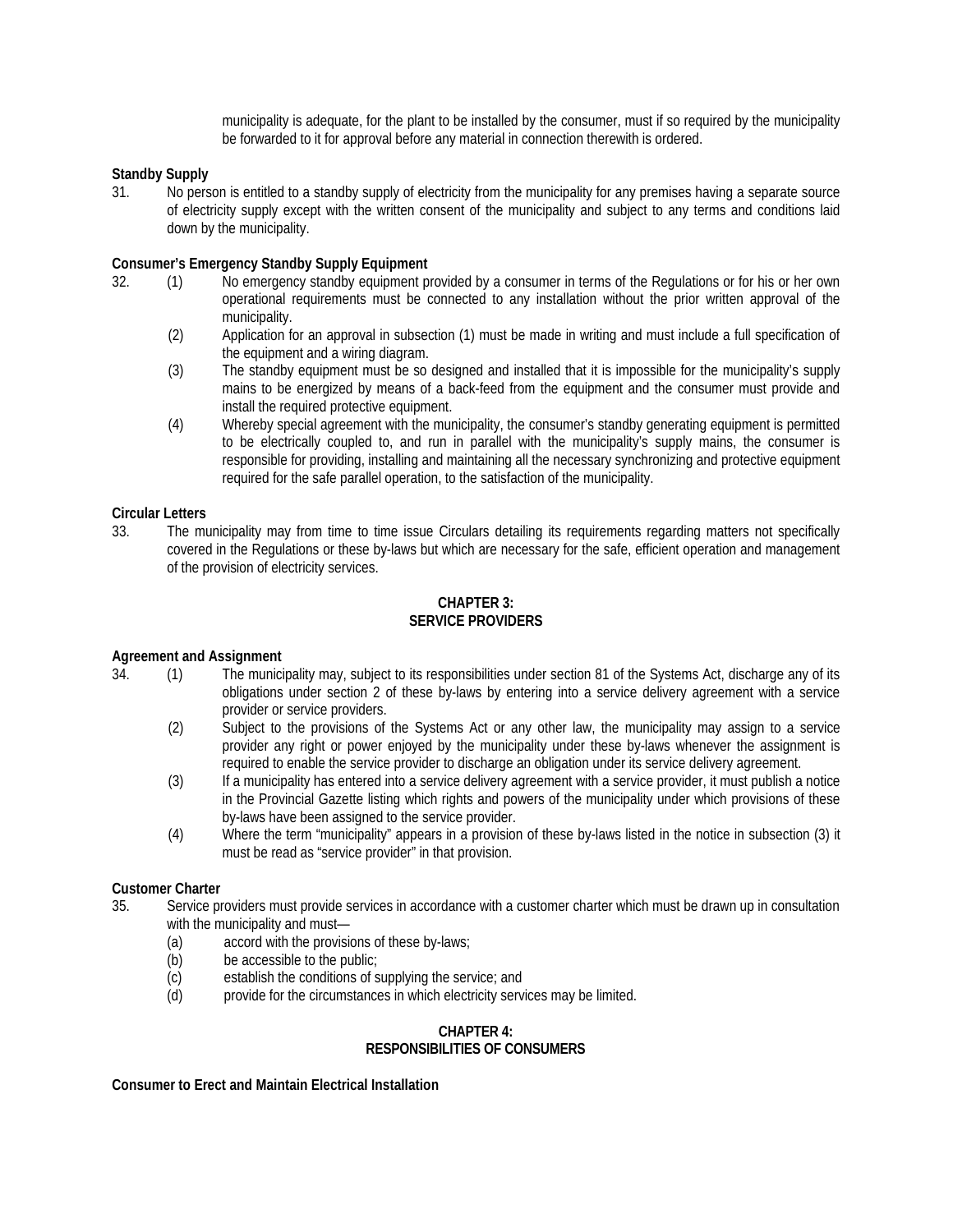36. Any electrical installation connected or to be connected to the supply mains, and any additions or alterations to it which may be made from time to time, must be provided and erected and maintained and kept in good order by the consumer at his or her own expense and in accordance with these by-laws and the Regulations.

## **Fault in Electrical Installation**

- 37. (1) If any fault develops in the electrical installation, which constitutes a hazard to any person or to livestock, or property, the consumer must immediately disconnect the electricity supply and without delay give notice to the municipality which must immediately take steps to remedy the fault.
	- (2) The municipality may require the consumer to reimburse it for any expense it may incur in connection with a fault in the electrical installation.

## **Discontinuance of Use of Supply**

38. If a consumer wishes to discontinue using an electricity supply, he or she must give at least two full working days' notice in writing of the intended discontinuance, failing which he or she remains liable for all payments due in terms of the tariff for the supply of electricity until the expiration of two full working days after the notice has been given.

## **Change of Occupier**

- 39. (1) A consumer vacating any premises must give the municipality not less than two full working days' notice in writing of his or her intention to discontinue using the electricity supply, failing which he or she remains liable for the supply.
	- (2) If the person taking over occupation of the premises wishes to continue using the electricity supply, he or she must make application in accordance with the provisions of section 5 of these by-laws, and if he or she fails to make application for electricity services within ten working days of taking occupation of the premises, the supply of electricity must be disconnected, and he or she is liable to the municipality for the provision of electricity services from the date of occupation till the time when the supply is disconnected.
	- (3)Where premises are fitted with a pre-payment meter any person occupying the premises at that time is presumed to be a consumer, unless he or she satisfies the municipality that he or she did not use the electricity supplied to the premises, and if he or she fails to satisfy the municipality, he or she is liable for all tariffs owed to the municipality for that metering point as well as for any outstanding tariffs whether accrued by him or her or not until he or she ceases to occupy the premises or until an application made by him or her in terms of section 5 has been accepted, whichever happens sooner.

#### **Service Apparatus**

- 40. (1) A consumer who applies for the supply of electricity services in terms of section 5 does so on the basis that if the application is granted, he or she is liable for all costs to the municipality arising from damage to or loss of any metering equipment, service protective device, service connection or other apparatus on the premises, unless such damage or loss is shown to have been occasioned by an Act of God or an act or omission of an employee of the municipality or caused by an abnormality in the supply of electricity to the premises; and the municipality must inform him or her that it agrees to supply it to him only on that basis.
	- (2) If, during a period of disconnection of an installation from the supply mains, the service main, metering equipment or any other service apparatus, being the property of the municipality and having been previously used, are removed without its permission or damaged so as to render reconnection dangerous, the owner or occupier of the premises during such period must bear the cost of overhauling or replacing the equipment or service apparatus.
	- (3) Where there is a common metering position, the liability detailed in subsection (2) must devolve on the owner of the premises.
	- (4) The amount due in terms of subsection (2) must be stated in a certificate from the municipality which is presumed, unless the contrary is proved, correctly to reflect the amount stated to be due.

#### **CHAPTER 5: SPECIFIC CONDITIONS OF SUPPLY**

#### **Service Connection**

41. (1) The consumer bears the cost of the service connection.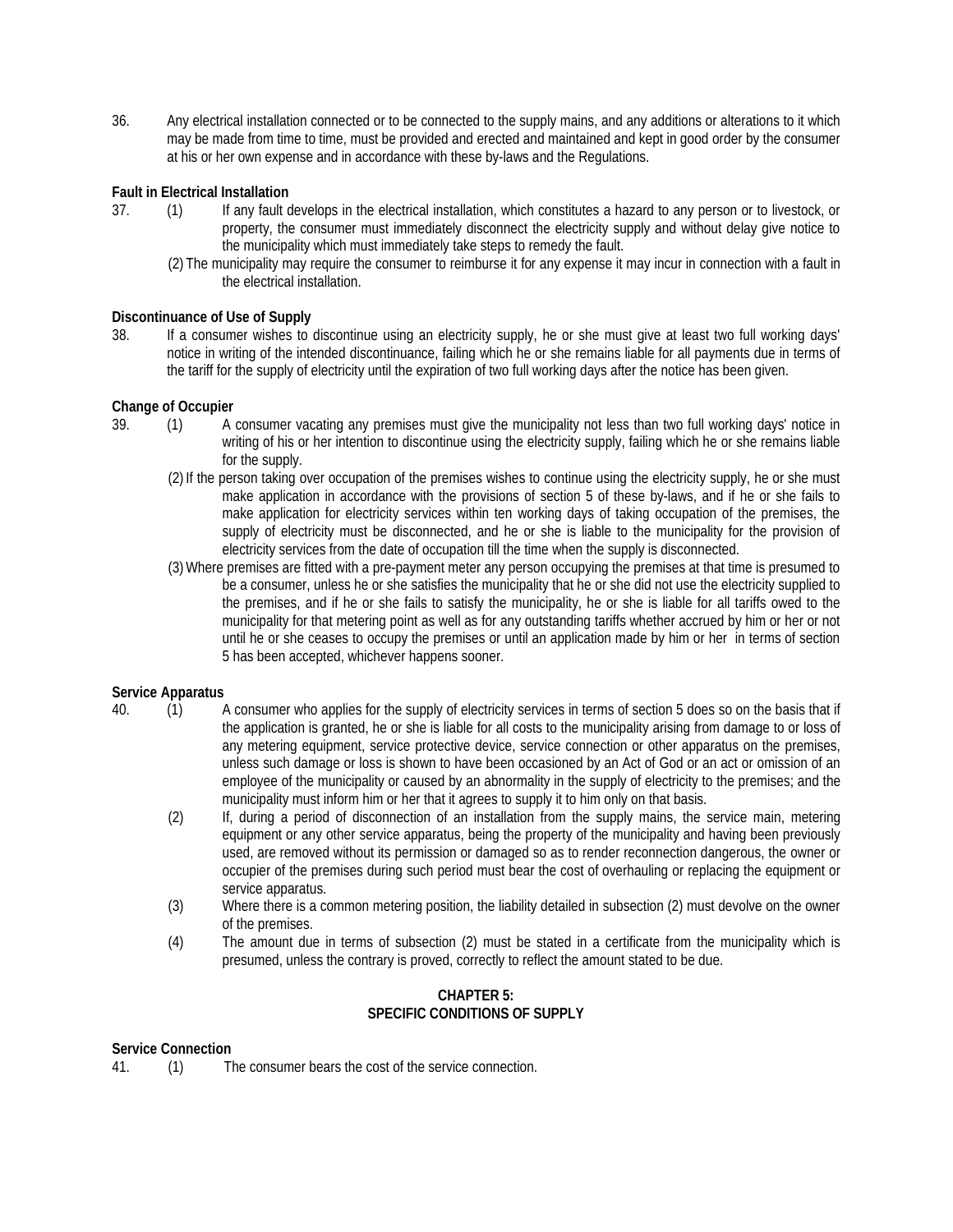- (2) Notwithstanding subsection (1), ownership of the service connection, laid or erected by the municipality, vests in the municipality and the municipality is responsible for the maintenance of the service connection up to the point of supply.
- (3) The municipality must determine what work should be carried out in order to install a service connection to the consumer's premises.
- (4) A service connection must be laid underground, whether the supply mains are laid underground or erected overhead, unless an overhead service connection is specifically required by the municipality.
- (5) The consumer must provide, fix and maintain on his or her premises ducts, wire ways, trenches, fastenings and clearance to overhead supply mains as are required by the municipality for the installation of the service connection.
- (6) The conductor used for the service connection must have a cross-sectional area according to the size of the electrical supply but must not be less than 10 mm² (copper or copper equivalent), and all conductors must have the same cross-sectional area, unless otherwise approved by an authorised official.
- (7) Unless otherwise approved by the municipality, only one service connection must be provided by the municipality to each registered erf.
- (8) In respect of two or more premises belonging to one owner and situated on adjacent erven, a single bulk supply of electricity may be made available provided the erven are consolidated or notarially tied.
- (9) Any covers of a wire way carrying the supply circuit from the point of supply to the metering equipment must be made to accept the seals of the municipality.
- (10) Within the meter box, the service conductor or cable, as the case may be, must terminate in an un-obscured position and the conductors must be visible throughout their length when cover plates, if present, are removed.
- (11) In the case of blocks of buildings occupied by a number of individual consumers, separate wire ways and conductors or cables must be laid from the common metering room or rooms to each individual consumer in the blocks of buildings. Alternatively, if trunking is used, the conductors of the individual circuits must be clearly identified (tied together every 1,5m) throughout their length.

#### **Metering Accommodation**

- 42. (1) The consumer must, if required by the municipality, provide accommodation in an approved position, the meter board and adequate conductors for the municipality's metering equipment, service apparatus and protective devices.
	- (2) The accommodation and protection referred to in subsection (1) must be provided and maintained, to the satisfaction of the municipality, at the cost of the consumer or the owner, as the circumstances may demand, and must be situated, in the case of credit meters, at a point to which free and unrestricted access can be had at all reasonable hours for the reading of meters but at all times for purposes connected with the operation and maintenance of the service equipment.
	- (3) Access to premises at all reasonable hours must be afforded to any authorised official for the inspection of prepayment meters.
	- (4) Where sub-metering equipment is installed, accommodation separate from the municipality's metering equipment must be provided.
	- (5) The consumer or, in the case of a common meter position, the owner of the premises must provide adequate electric lighting in the space set aside for accommodating the metering equipment and service apparatus.
	- (6) Where in the opinion of the municipality the position of the meter, service connection, protective devices or main distribution board is no longer readily accessible or becomes a course of danger to life or property or in any way becomes unsuitable, the consumer must remove it to a new position, and the cost of such removal, which must be carried out with reasonable dispatch, must be borne by the consumer.
	- (7) The accommodation for the municipality's metering equipment and protective devices may, if approved, include the consumer's main switch and main protective devices.
	- (8) No apparatus other than that used in connection with the supply of electricity and use of electricity may be installed or stored in such accommodation unless approved by the municipality.

## **CHAPTER 6: SYSTEMS OF SUPPLY**

**Load Requirements**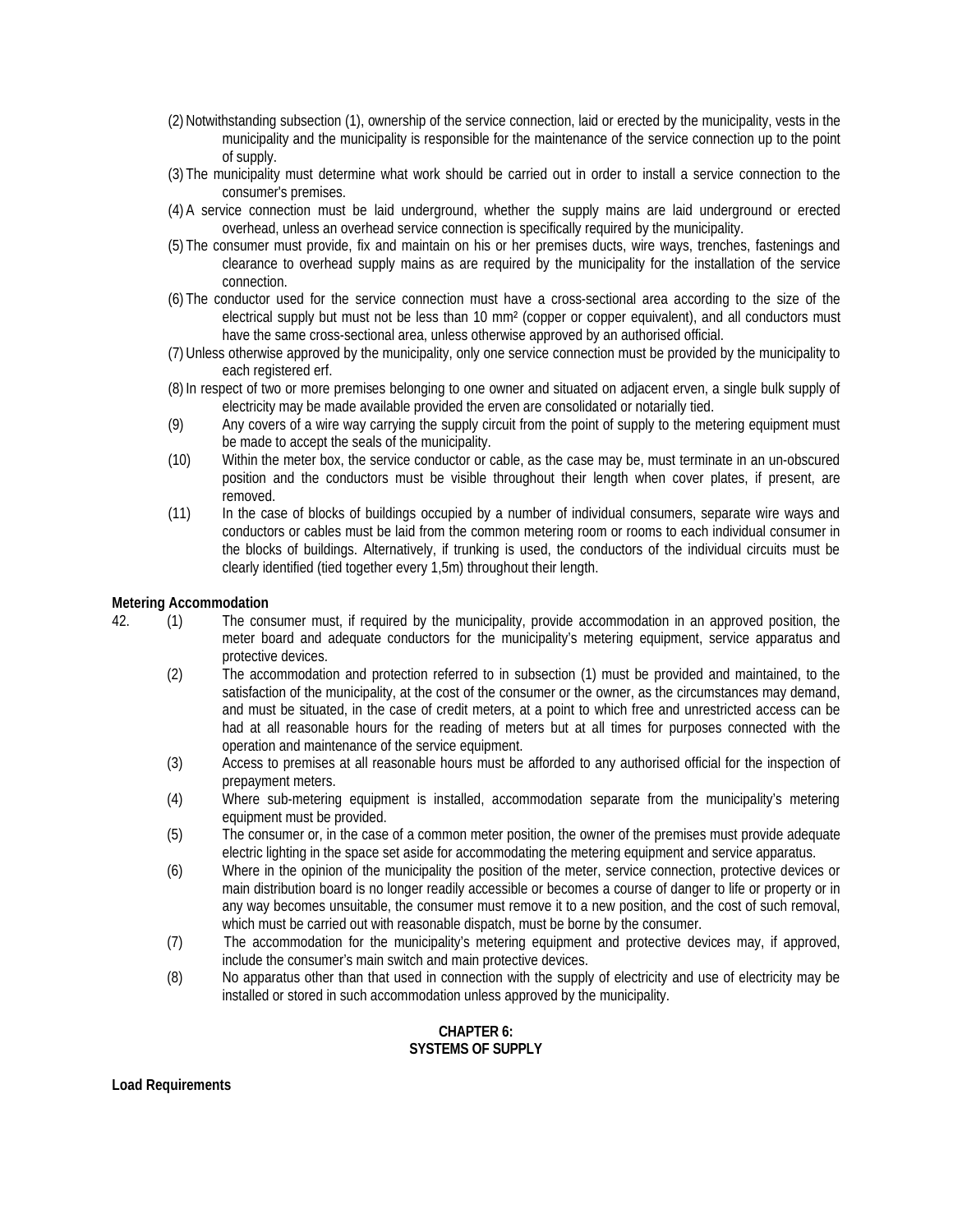43. Alternating current supplies must be provided as prescribed by the Electricity Act, 1987 (Act No. 41 of 1987), and in the absence of a quality of supply agreement, as set out in applicable standard specification.

## **Load Limitations**

- 44. (1) Where the estimated load, calculated in terms of the safety standard, does not exceed 15 kVA, the electrical installation must be arranged for a two-wire single-phase supply of electricity, unless otherwise approved by the municipality.
	- (2) Where a three-phase four-wire supply of electricity is provided, the load must be approximately balanced over the three phases but the maximum out-of-balance load must not exceed 15kVA, unless otherwise approved by the municipality.
	- (3) No current-consuming appliance, inherently single phase in character, with a rating which exceeds 15kVA must be connected to the electrical installation without the prior approval of the municipality.

#### **Interference with Other Persons' Electrical Equipment**

- 45. (1) No person must operate electrical equipment having load characteristics which, singly or collectively, give rise to voltage variations, harmonic currents or voltages, or unbalanced phase currents which fall outside the applicable standard specification.
	- (2) The assessment of interference with other persons' electrical equipment must be carried out by means of measurements taken at the point of common coupling.
	- (3) Should it be established that undue interference is in fact occurring, the consumer must, at his or her own cost, install the necessary equipment to filter out the interference and prevent it reaching the supply mains.

#### **Supplies to Motors**

- 46. (1) Unless otherwise approved by the municipality, the rating of a low voltage single-phase motor must be limited to 2kW and the starting current must not exceed 70A; and motors exceeding these limits must be wound for three phases at low voltage or a higher voltage as may be required.
	- (2) The starting current of three-phase low voltage motors permitted must be related to the capacity of the consumer's service connection, as follows:

| Insulated service<br>cable, size in<br>mm <sup>2</sup> , copper<br>equivalent<br>mm <sup>2</sup> | Maximum<br>permissible<br>starting current<br>A | Maximum motor rating in kW               |                                                      |                                             |
|--------------------------------------------------------------------------------------------------|-------------------------------------------------|------------------------------------------|------------------------------------------------------|---------------------------------------------|
|                                                                                                  |                                                 | Direct on line (6x<br>full-load current) | Star/Delta (2,5 x full- Other means<br>load current) | $(1,5 \times \text{full-load})$<br>current) |
|                                                                                                  |                                                 | kW                                       | kW                                                   | kW                                          |
| 16 25<br>35 50<br>-95<br>70<br>120<br>150                                                        | 72 95<br>115<br>135<br>165<br>200<br>230<br>260 | 67,5<br>9<br>10<br>13 16<br>18 20        | 13,5 18<br>22<br>- 25<br>38<br>31<br>46 52           | 23<br>30<br>36,5 45<br>55 67<br>7787        |

(3) In an installation supplied at medium voltage the starting current of a low voltage motor must be limited to 1,5 times the rated full-load current of the transformer supplying such a motor, and the starting arrangement for medium voltage motors must be subject to the approval of the municipality.

#### **Power Factor**

47. (1) If required by the municipality, the power factor of any load must be maintained within the limits 0,85 lagging and 0,9 leading.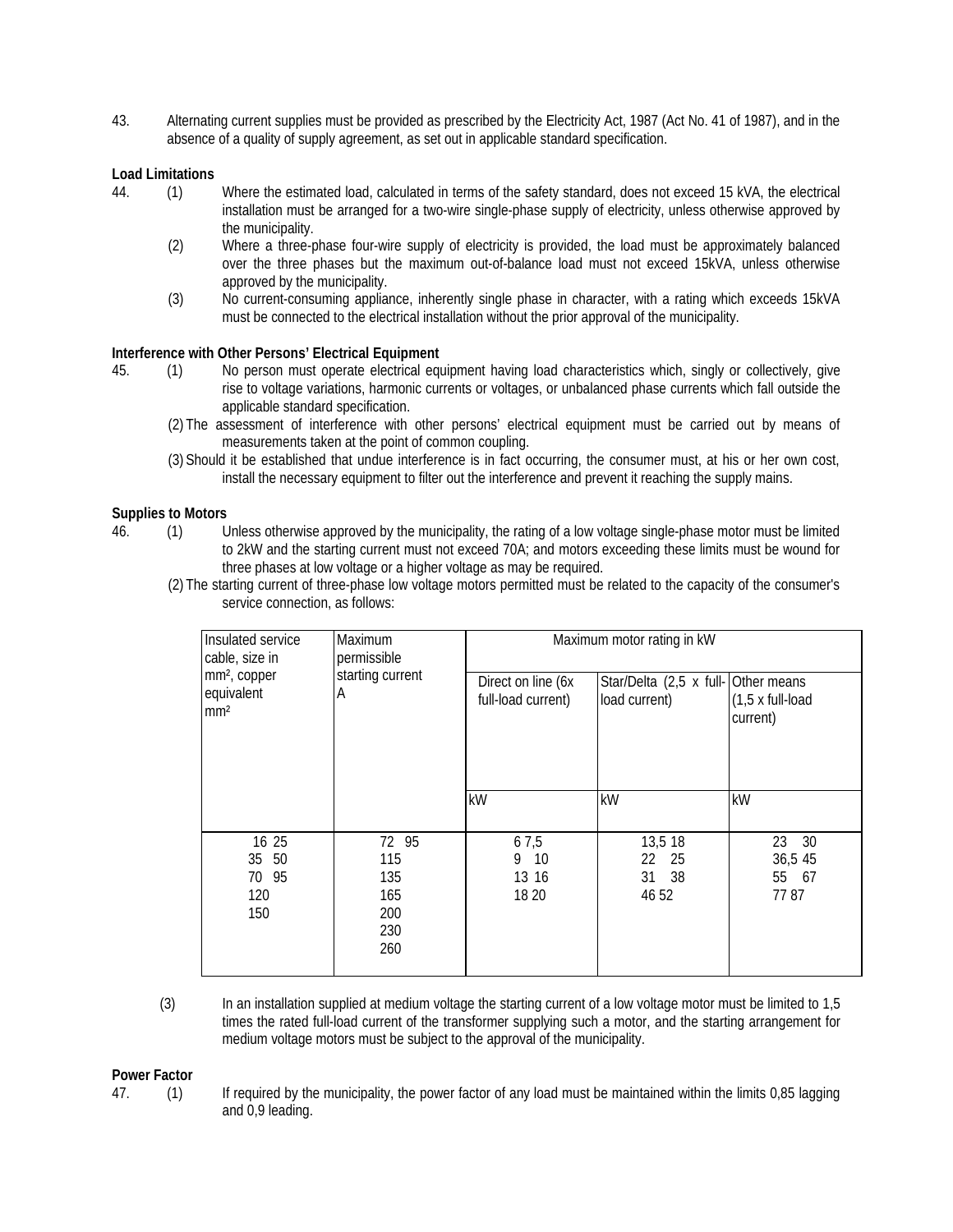- (2) Where, for the purpose of complying with subsection (1), it is necessary to install power factor corrective devices, such corrective devices must be connected to the individual appliance terminals unless the correction of the power factor is automatically controlled.
- (3) The consumer must, at his or her own cost, install such corrective devices.

## **Protection**

48. Electrical protective devices for motors must be of such a design as effectively to prevent sustained over-current and single phasing, where applicable.

## **CHAPTER 7: MEASUREMENT OF ELECTRICITY**

## **Metering**

49. (1) The municipality must, at the consumer's cost in the form of a direct charge or prescribed fee, provide, install and maintain metering equipment rated by the municipality at the point of metering for measuring the electricity supplied.

(2) Except in the case of prepayment meters, the electricity used by a consumer during any metering period must be ascertained by the reading of the appropriate meter or meters supplied and installed by the municipality and read at the end of such period except where the metering equipment is found to be defective, or the municipality invokes the provisions of section 51(3)of these by-laws, in which case the consumption for the period must be estimated.

- (3) Where the electricity used by a consumer is charged at different tariff levels, the consumption must be metered separately for each rate.
- (4) The municipality must be entitled to meter the supply to blocks of shops and flats, tenement-houses and similar buildings for the buildings as a whole, or for individual units, or for groups of units.
- (5) No alterations, repairs or additions or electrical connections of any description must be made on the supply side of the point of metering unless specifically approved in writing by the municipality.

## **Accuracy of Metering**

- 50. (1) A meter is presumed, unless the contrary is proved, to be registering accurately if its error, when tested in the manner prescribed in subsection (6), is found to be within the limits of error as provided for in the applicable standard specifications.
	- (2) The municipality has the right to test its metering equipment.<br>(3) If it is established by test or otherwise that the municipality's i
	- If it is established by test or otherwise that the municipality's metering equipment is defective, the municipality must—
		- (a) in the case of a credit meter, adjust the account rendered; or
		- (b) in the case of prepayment meters—
			- (i) render an account where the meter has been under-registering, or
			- (ii) issue a free token where the meter has been over-registering.
	- (4) The consumer is entitled to have the metering equipment tested by the municipality on payment of the prescribed fee. If the metering equipment is found not to comply with the system accuracy requirements as provided for in the applicable standard specifications, an adjustment in accordance with the provisions of subsections (3) and (7) must be made and the aforesaid fee must be refunded.
	- (5) In case of a dispute, the consumer has the right at his or her own cost to have the metering equipment under dispute tested by an independent testing authority, approved by the municipality, and the result of the test is final and binding on both parties.
	- (6) Meters must be tested in the manner as provided for in the applicable standard specifications.
	- (7) When an adjustment is made to the electricity consumption registered on a meter, the adjustment must either be based on the percentage error of the meter as determined by the test referred to in subsection (5) or upon a calculation by the municipality from consumption data in its possession, and where applicable, due allowance must be made, where possible, for seasonal or other variations which may affect the consumption of electricity.
	- (8) When an adjustment is made as contemplated in subsection (7) the adjustment may not exceed a period of six months preceding the date on which the metering equipment was found to be inaccurate, but the application of this section does not prevent a consumer from claiming back overpayment for any longer period where the consumer is able to prove his or her claim in a court of competent jurisdiction.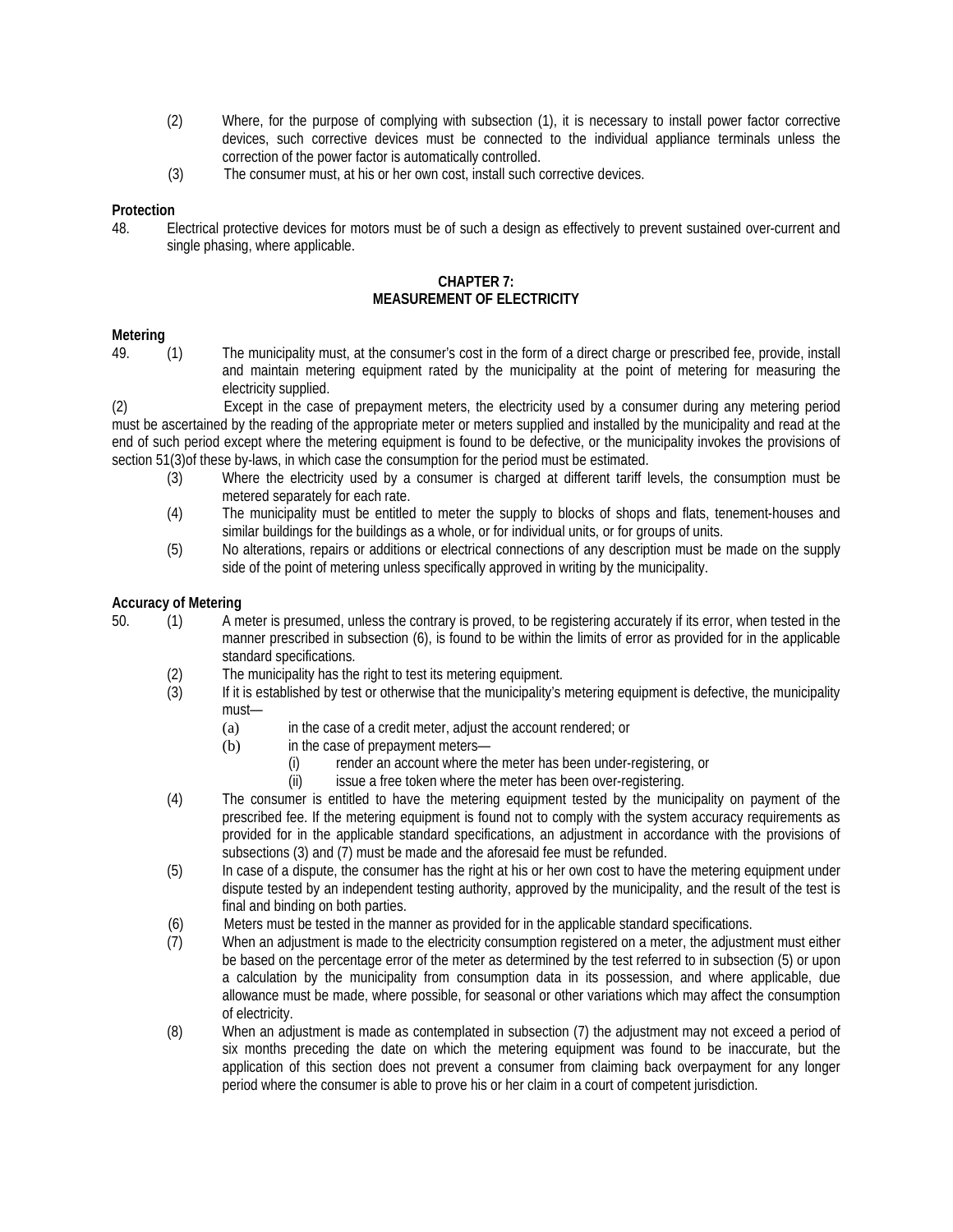- (9) Where the actual load of a consumer differs from the initial estimated load provided for under section 5(1) to the extent that the municipality considers, on good grounds, that it necessary to alter or replace its metering equipment to match the load, the costs of such alteration or replacement must be borne by the consumer.
- (10) Prior to the municipality making any upward adjustment to an account in terms of subsection (7), it must—
	- (a) notify the consumer in writing of the monetary value of the adjustment to be made and the reasons therefore;
	- (b) in such notification provide sufficient particulars to enable the consumer to submit representations relating to what has been said in the notice, and
	- (c) call upon the consumer in such notice to provide it with reasons in writing, if any, within 21 days or such longer period as the municipality may permit, why his or her account should not be adjusted as notified.
- (11) The municipality is entitled to adjust the account as notified in subsection (10), but may do so only if—
	- (a) it has considered any reasons provided by the consumer in terms of subsection (10) and must not make any adjustment unless satisfied that there are good grounds for doing so; and
	- (b) an authorized official decides, after having considered the representation made by the consumer that the representations do not establish a case warranting an amendment to the monetary value established in terms of subsection (7), the municipality is entitled to adjust the account as notified in terms of subsection (10), subject to the consumer's right to appeal against the decision of the official in terms of section 62 of the Systems Act.

# **Reading of Credit Meters**<br>51. (1) Unless

- 51. (1) Unless decided otherwise by the municipality, credit meters must normally be read at intervals of one month and the fixed or minimum charges due in terms of the tariff must be assessed accordingly.
	- (2) The municipality is not obliged to effect any adjustments to the charges contemplated in subsection (1).<br>(3) If for any reason the credit meter cannot be read, the municipality may render an estimated account base
	- If for any reason the credit meter cannot be read, the municipality may render an estimated account based on rational principles taking into account factors including previous usage; and the electrical energy consumed must be adjusted in a subsequent account in accordance with the electrical energy actually consumed.
	- (4) When a consumer vacates a property and a final reading of the meter is not possible, an estimation of the consumption may be made by the municipality and the final account rendered accordingly.
	- (5) If a special reading of the meter is desired by a consumer, this may be obtained upon payment of the prescribed fee to the municipality.
	- (6) If any calculating, reading or metering error is discovered in respect of any account rendered to a consumer, the error must be corrected in subsequent accounts; and any such correction must only apply in respect of accounts for a period of 6 months preceding the date on which the error in the accounts was discovered, and must be based on the actual tariffs applicable during the period.

(7) The application of subsection (6) does not prevent a consumer from claiming back overpayment for any longer period where the consumer is able to prove the claim in any court of competent jurisdiction.

#### **Prepayment Metering**

- 52. (1) No refund of the amount tendered for the purchase of electricity credit must be given
	- at the point of sale after initiation of the process by which the prepayment meter token is produced.
	- (2) Copies of previously issued tokens for the transfer of credit to the prepayment meter may be issued at the request of the consumer.
	- (3) When a consumer vacates any premises where a prepayment meter is installed, no refund for the credit remaining in the meter must be made to the consumer by the municipality.
	- (4) The municipality is not liable for the reinstatement of credit in a prepayment meter lost due to tampering with, or the incorrect use or the abuse of, prepayment meters or tokens.
	- (5) The municipality may, at its discretion, appoint vendors for the sale of credit for prepayment meters and must not guarantee the continued operation of any vendor.

#### **CHAPTER 8: ELECTRICAL CONTRACTORS**

#### **Additional Requirements**

53. (1) Where an application for a new or increased supply of electricity has been made to the municipality, it may at its discretion accept notification of the completion of any part of an electrical installation, the circuit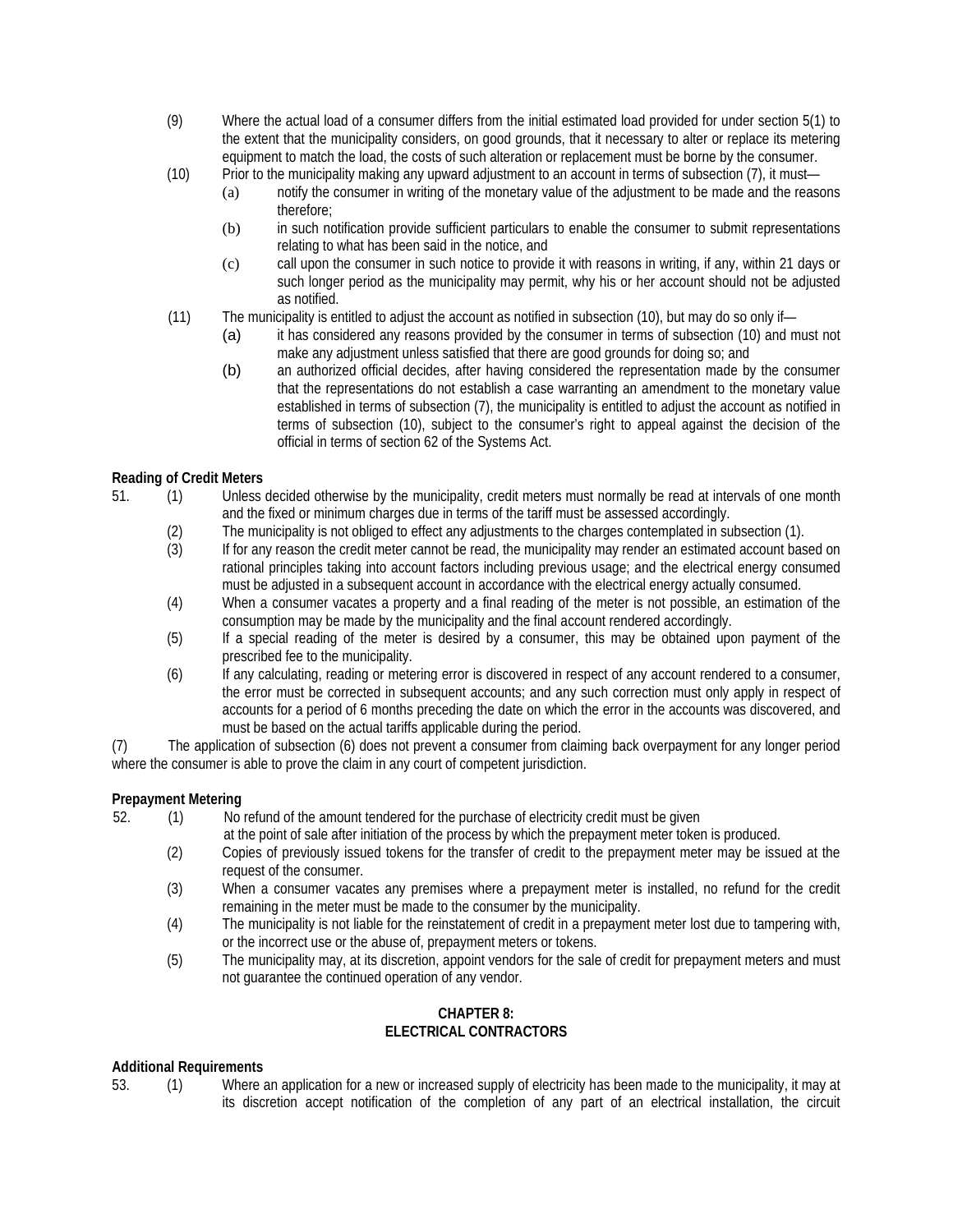arrangements of which permit the electrical installation to be divided up into well-defined separate portions, and such part of the electrical installation may, at the discretion of the municipality, be inspected, tested and connected to the supply mains as though it were a complete installation.

- (2) An application for a new or increased supply of electricity is done on the condition that the person making the application accepts that the examination, test and inspection that may be carried out at the discretion of the municipality, in no way relieves the electrical contractor, accredited person or the user or lessor, as the case may be, from his or her responsibility for any defect in the installation; and the examination, test and inspection and must not be taken under any circumstances (even where the electrical installation has been connected to the supply mains) as indicating or guaranteeing in any way that the electrical installation has been carried out efficiently, or with the most suitable materials for the purpose, or that it is in accordance with these by-laws or the safety standard, and the municipality must not be held responsible for any defect or fault in such electrical installation.
- (3) Before the municipality accepts notification in terms of subsection (1), it must inform the applicant of the provisions of subsection (2).

## **Damage by Electrical Contractors**

54. Where an electrical contractor, or any person accredited by the municipality, performs work on a consumer's premises, he or she does so on behalf of the consumer and under the control or supervision of the consumer, and the municipality is neither liable for the cost arising from the work done nor in any way liable for any loss or damage which may be occasioned by fire or by an accident arising from the state of the wiring on the premises.

# **CHAPTER 9: COST OF WORK**

## **Cost of Work**

- 55. (1) The municipality may repair and make good any damage to property done in contravention of these by-laws or resulting from a contravention of these by-laws, provided that in effecting any repairs it does so in a manner that is fair.
	- (2) The cost of any such work carried out by the municipality which was necessary due to the contravention of these by-laws by a consumer must be borne by the consumer and must be reflected as a debit against his or her account.

## **CHAPTER 10: ADMINISTRATIVE ENFORCEMENT PROVISIONS**

#### **Part I: Appointment of Authorised Officials**

#### **Appointment of Authorised Officials**

- 56. (1) The municipality must appoint authorised officials vested with the power to exercise the powers of an authorised official under these by-laws and to discharge the municipality's right of access to premises in terms of section 101 of the Systems Act.
	- (2) An authorised official is not a peace officer within the meaning of the Criminal Procedure Act, 1977 (Act No. 51 of 1977) and has no powers of arrest in respect of any offence in term of these by-laws.
	- (3) In appointing an authorised official, the municipality must have regard to—
		- (a) a person's technical understanding and experience of matters related to electricity services; and
		- (b) any other factor that may be relevant to supervision and enforcement of these by-laws, whether technical or administrative.
	- (4) An authorised official may be an employee of the municipality or any service provider of the municipality.
	- (5) Upon appointment, authorised officials must be issued with a means of identification by the municipality which must state the name and function of the authorised official, and must include a photograph of the officer.
	- (6) An authorised official, acting within the powers vested in him or her by these by-laws, is required to present identification on demand by any member of the public.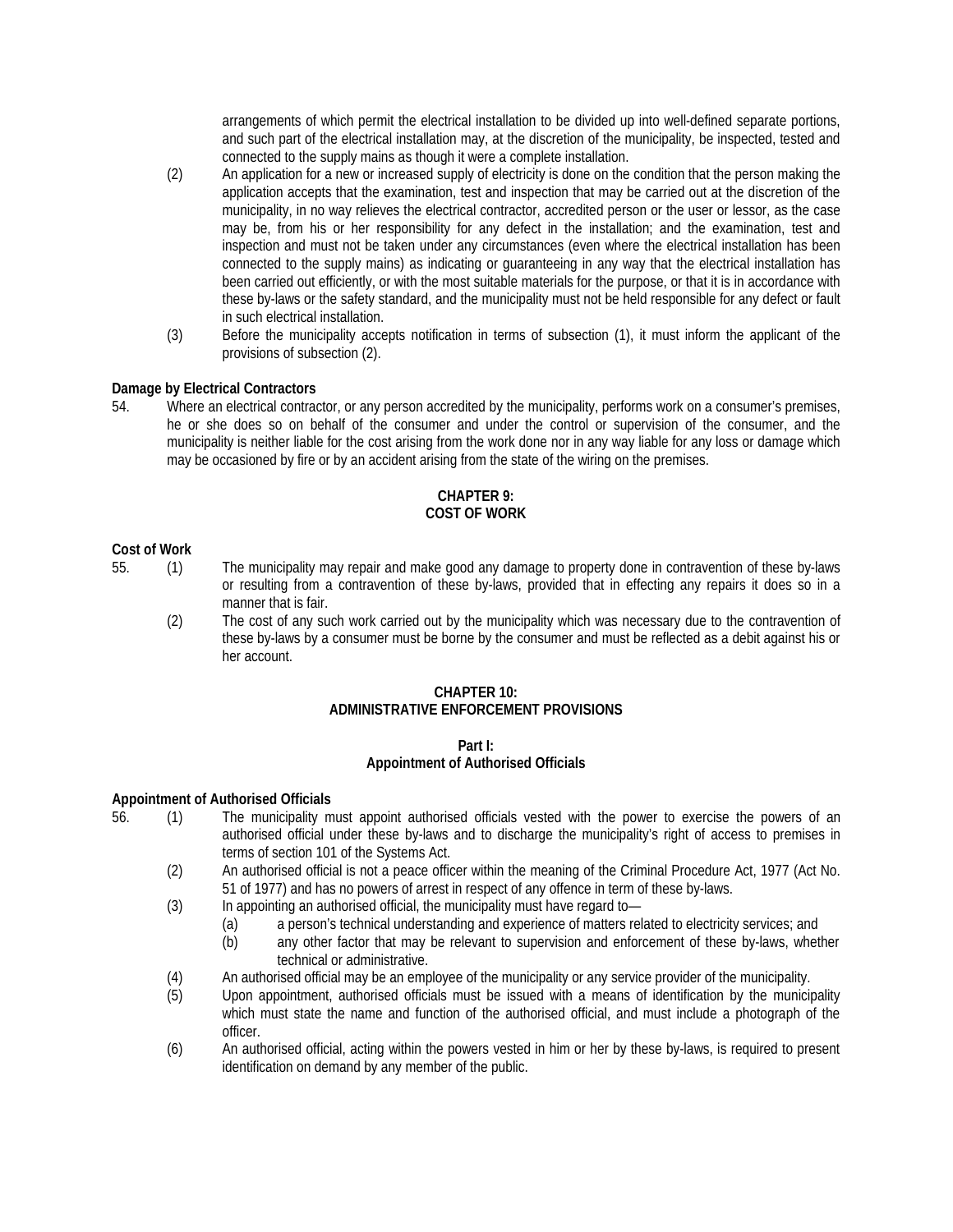## **Part II: Powers of Authorised Officials**

## **Right of Admittance to Inspect, Test or do Maintenance Work**

- 57. (1) An authorised official may, by notice in writing served on the owner or occupier of any property, require the owner or occupier to provide, on the day and at the hour specified in such notice, access to such property to the authorised official for the purpose of—
	- (a) doing anything authorised or required to be done by the municipality under these by-law or any other law;
	- (b) inspecting and examining any service mains and anything connected with it;
	- (c) enquiring into and investigating any possible source of electricity supply or the suitability of immovable property for any work, scheme or undertaking of the municipality and making any necessary survey in this connection;
	- (d) ascertaining whether there is or has been a contravention of the provisions of these by-law or any other law, and
	- (e) enforcing compliance with the provisions of these by-laws or any other law,
	- (2) Notwithstanding subsection (1), an authorised official who has reasonable grounds to suspect that harm or damage to property may arise or has arisen as a result of the electricity supply to a premises, or in any way related with the provision of electricity services, the authorised official may, without notice, enter and search any affected premises and take any action necessary to prevent the harm or damage to property including disconnecting the system in terms of section 9.
	- (3) Any action under this section, must be conducted with strict regard to decency and order, respect for a person's dignity, freedom and security, and personal privacy.

## **Refusal or Failure to Give Information**

- 58. (1) In order to monitor or enforce compliance with these by-laws, an authorised official, may, require any person to disclose information, either orally or in writing, and either alone or in the presence of witnesses, on any matter to which these by-laws relate and require that the disclosure be made on oath or affirmation.
	- (2) An authorised official may be accompanied by an interpreter and any other person reasonably required to assist the authorised official in conducting the inspection.
	- (3) An authorised official must, on request by a person requested to give information, provide his identification as an authorised official.
	- (4) No person must refuse or fail to give such information as may be reasonably and lawfully required of him or her by any authorised official or render any false information to any such official regarding any electrical installation work completed or contemplated.

#### **Refusal of Admittance**

59. No person must wilfully hinder, obstruct, interfere with or refuse admittance to any authorised official in the performance of his or her duty under these by-laws or of any duty connected with or relating to these by-laws.

# **Part III:**

#### **Administrative Penalties**

#### **Establishment of an Administrative Penalty System**

- 60. (1) The municipality may establish an administrative penalty system in terms of this chapter.
	- (2) A decision to establish an administrative penalty system in terms of subsection (1) must be published by a notice in the Provincial Gazette and comes into operation on the date announced in the notice which may not be less than 3 months from the date of its publication.

#### **Infringement Notices**

- 61. (1) If a municipality has established an administrative penalty system, an authorised official may issue an infringement notice to any person who commits an offence listed in Column A of Annexure 2.
	- (2) The infringement notice must—
		- (a) specify, at the time when the notice is issued, the name and also the residential and postal address, if either or both of these be known, of the person on whom the infringement notice is served;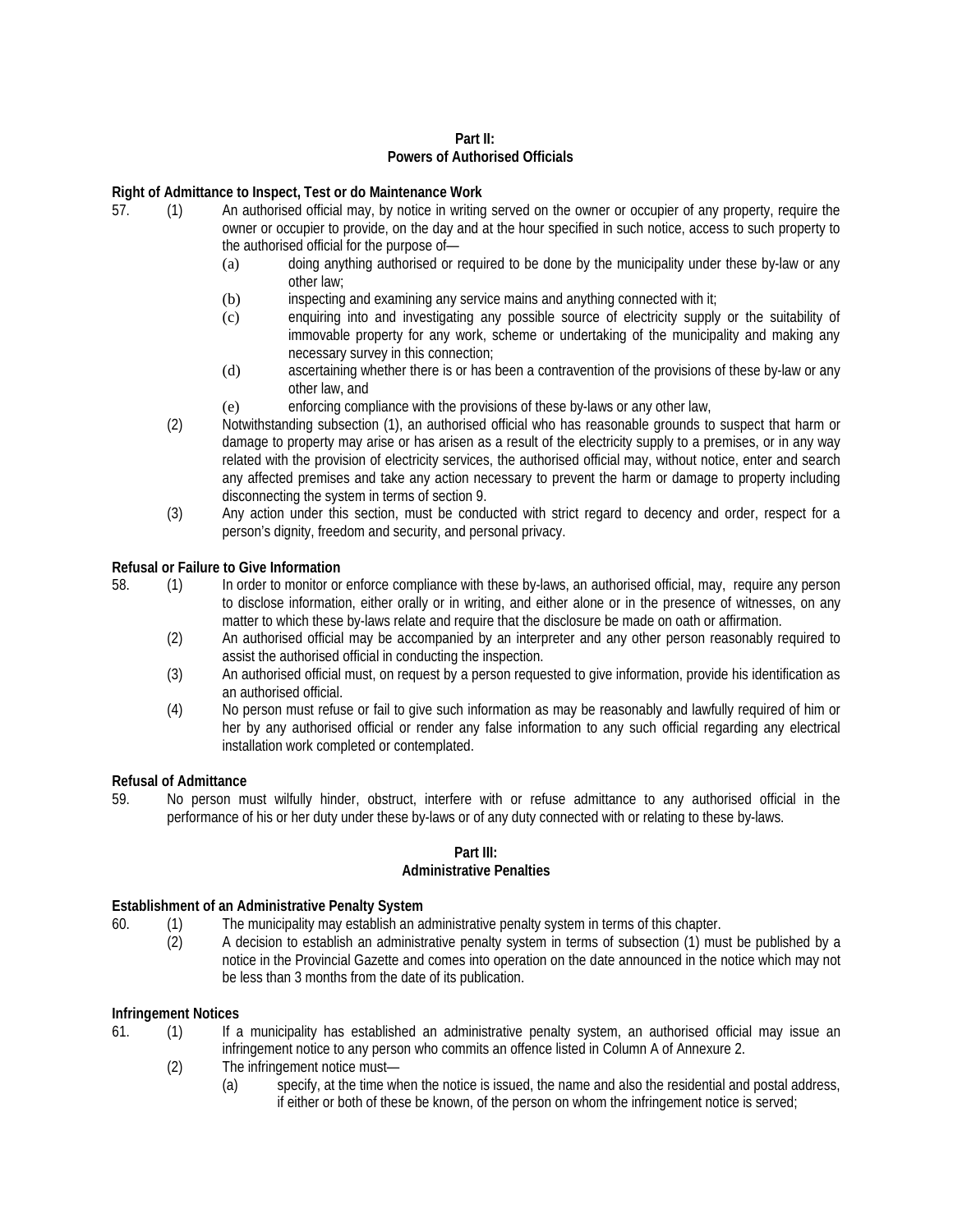- (b) state the particulars of the infringement;
- (c) specify the amount of the penalty payable in respect of that infringement designated in Column B of Annexure 2;
- (d) specify the place where the penalty may be paid; and  $(e)$  inform the person on whom the infringement notice is
- inform the person on whom the infringement notice is served that, not later than 28 calendar days after the date of service of the infringement notice, he or she may—
	- (i) pay the penalty; or
	- (ii) inform the municipality in writing at an address set out in the notice that he or she elects to be tried in court on a charge of having committed an offence in terms of Chapter 11 of these by-laws.
- (3) If it appears to the authorised official that an alleged offence cannot be adequately punished by the payment of the administrative penalty then the authorised official may refrain from accepting the administrative penalty and may take proceedings against the alleged offender in an appropriate Court in terms of Chapter 11 of these by-laws.

# **Trial**

62. If a person who elects to be tried in court in terms of subsection  $61(2)(e)(ii)$  notifies the municipality of his or her election, the authorised official must within 10 calendar days take all necessary steps, as envisaged in the Criminal Procedure Act, 1977 (Act 51 of 1977), in order to secure the attendance and prosecution of the accused, in which event the infringement notice must be cancelled.

## **Withdrawal of Infringement Notice**

- 63. (1) Within one year after the infringement notice has been issued an authorised official may, whether or not the penalty has been paid, withdraw an infringement notice on the basis that new information has been received by the municipality or on any other good cause, by—
	- (a) sending to the alleged offender a notice in the prescribed form stating that the infringement notice has been withdrawn; and
	- (b) providing reasons to the municipal manager for the withdrawal of the infringement notice.
	- (2) Where an infringement notice is withdrawn after the penalty has been paid, the amount must be refunded.

#### **Infringement Notice Not an Admission**

64. Payment of a penalty is not regarded as an admission for the purposes of any proceedings, whether civil or criminal.

#### **CHAPTER 11: JUDICIAL ENFORCEMENT PROVISIONS**

#### **Offences**

65. (1) Subject to subsection (2), any person who—

- (a) contravenes or fails to comply with any provisions of these by-laws, other than a provision relating to payment for electricity services;
	- (b) fails to comply with any notice or order issued or condition imposed in terms of or for the purposes of these by-laws;
	- (c) fails to comply with any lawful instruction given in terms of or for the purposes of these by-laws; or
	- (d) who obstructs or hinders any authorised representative or employee of the municipality in the execution of his or her duties under these by-laws;

is guilty of an offence and liable on conviction to a fine or in default of payment to imprisonment for a period not exceeding 6 months and in the case of any continued offence, to a further fine not exceeding R50 or in default of payment, to imprisonment not exceeding one day for every day during the continuance of such offence after a written notice has been issued by the municipality and served on the person concerned requiring the discontinuance of such an offence.

(2) Any person committing a breach of the provisions of these by-laws is liable to recompense the municipality for any loss or damage suffered or sustained by it in consequence of the breach.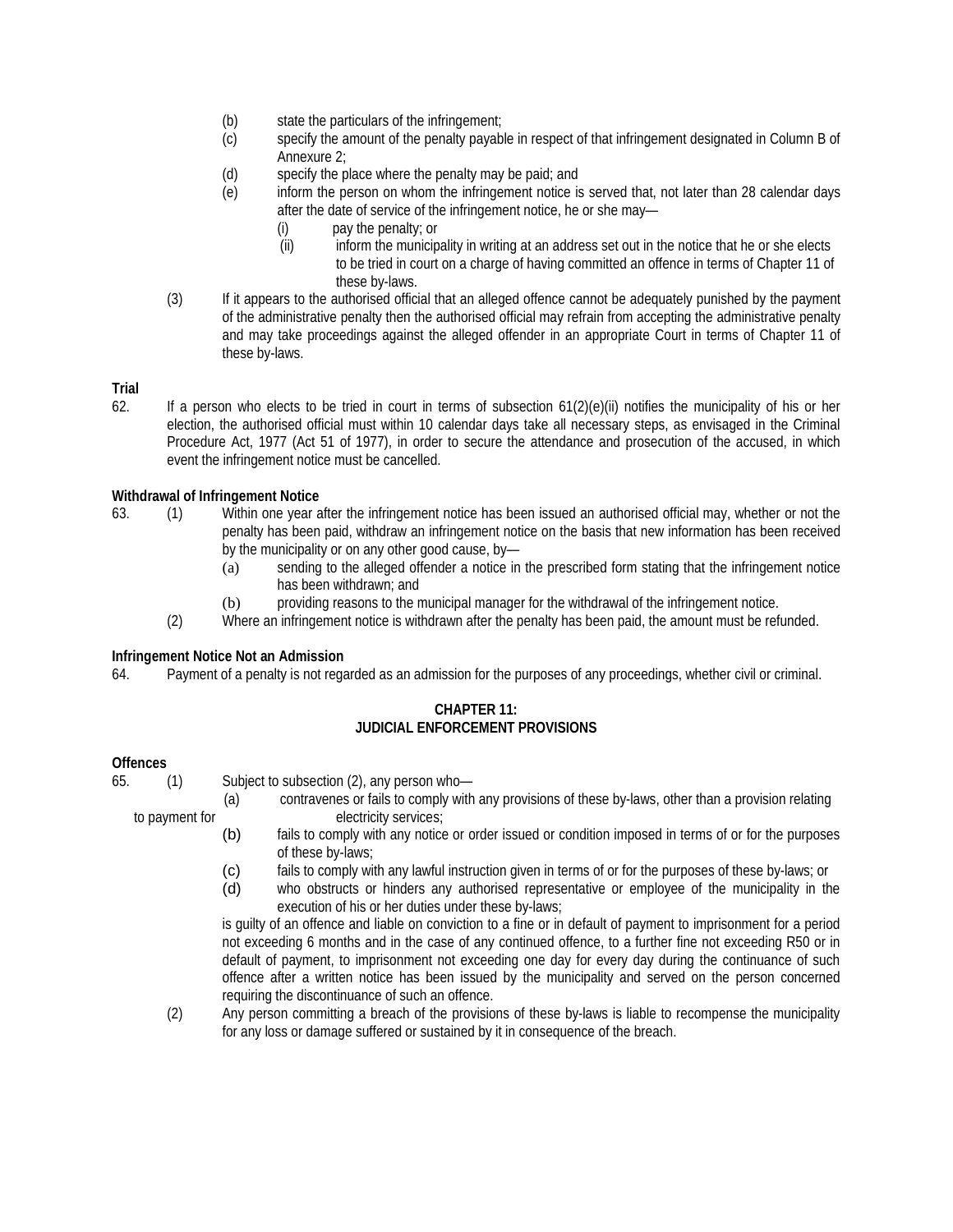#### **CHAPTER 12: GENERAL**

#### **Service of Documents and Process**

66. For the purposes of the service of any notice, order or other document relating to non-payment for the provision of electricity services, the address of the owner of the premises to which electricity services are provided is the place where service of documents and process must be made.

#### **Service of Notices**

- 
- 67. (1) Any notice, order or other document that is served on any person in terms of these by-laws must, subject to the provisions of the Criminal Procedure Act, 1977 (Act No. 51 of 1977), be served personally, falling which it may be regarded as having duly been served—
	- (a) when it has been left at that person's place of residence or business, or, where his or her household is situated in the Republic, when it has been left with a person who is apparently 16 years or older;
	- (b) if that person's address in the Republic is unknown, when it has been served on that person's agent or representative in the Republic either personally or in the manner provided by paragraphs (a), (c) or  $(d)$ :
	- (c) if that person's address and the identity or the address of his or her agent or representative in the Republic is unknown, when it has been posted in a conspicuous place on the property or premises, if any, to which it relates; or
	- (d) subject to section 66, if sent by registered post, whether service by registered post is, or is not required, if effected by sending it by properly addressing it to the addressee's last known residence, place of business or postal address, prepaying and posting a registered letter containing the notice, order or other document, and unless the contrary be proved, is presumed to have been effected at the time at which the letter would be delivered in the ordinary course of post.
	- (2) When any notice or other document must be authorised or served on the owner, occupier or holder of any property or right in any property, it is sufficient if that person is described in the notice or other document as the owner, occupier or holder of the property or right in question, and it is not necessary to name that person.
	- (3) Any legal process is effectively and sufficiently served on the municipality when it is delivered to the municipal manager or a person in attendance at the municipal manager's office.
	- (4) Any legal process is effectively and sufficiently serviced on the service provider when it is delivered to the managing director or a person in attendance at the managing director's office.

#### **Compliance with Notices**

68. Any person on whom a notice duly issued or given under this by-law is served must, within the time specified in such notice, comply with its terms.

#### **CHAPTER 13: REPEAL OF BY-LAWS**

#### **Repeal of By-Laws**

- 69. (1) Any by-laws relating to electricity supply adopted by the Municipality or any municipality now comprising an administrative unit of the Municipality is repealed from the date of promulgation of these by-laws.
	- (2) Any permission obtained, right granted, condition imposed, activity permitted or anything done under a repealed law, must be deemed to have been obtained, granted, imposed, permitted or done under the corresponding provision (if any) of this By-law, as the case may be.

#### . **Short title**

70. This By-law is called the Electricity Supply By-law, 2011.